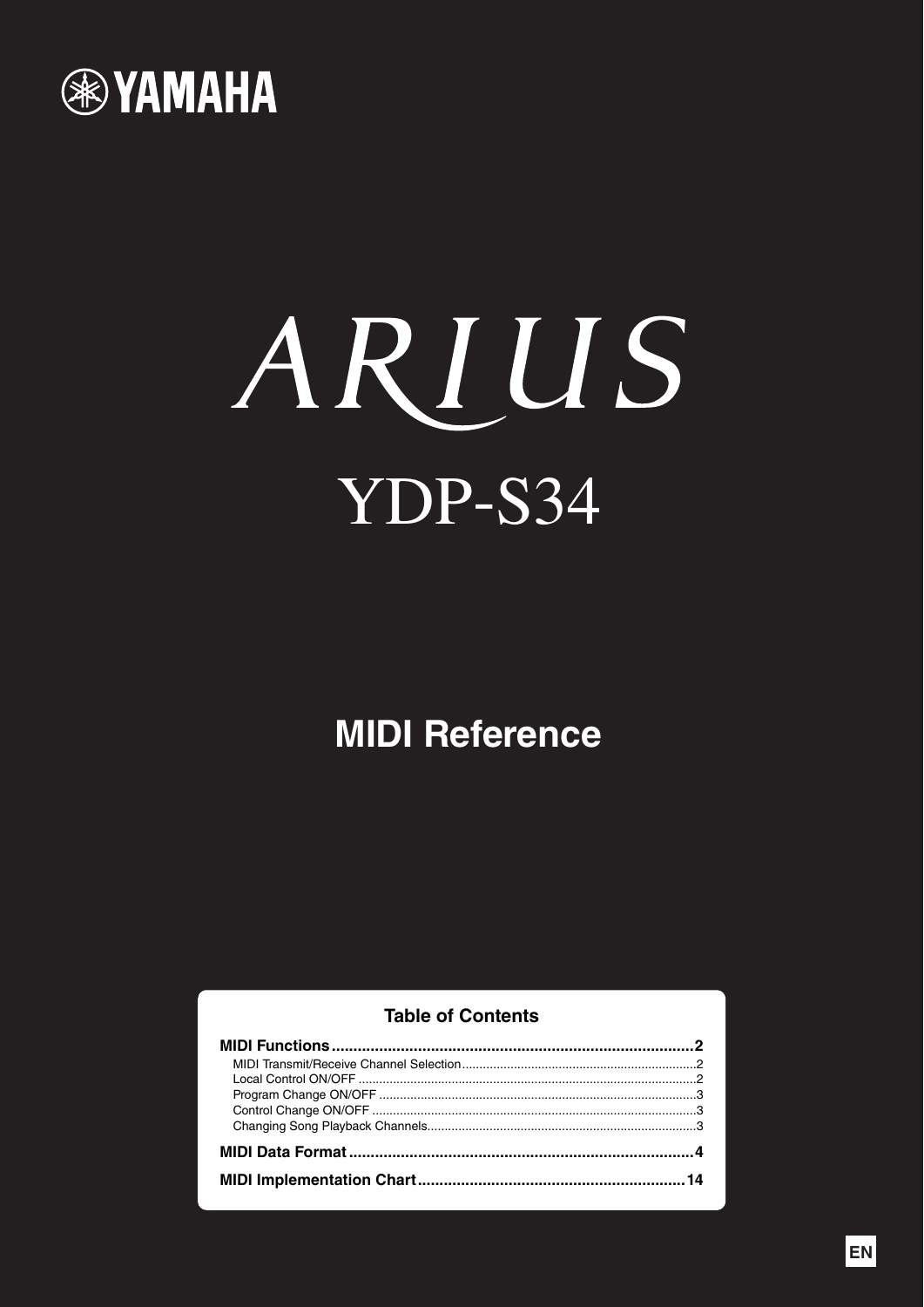# <span id="page-1-0"></span>**MIDI Functions**

When this instrument and a computer are connected with a USB cable, MIDI communication can be performed. The explanations here cover the settings necessary for performing MIDI communication between both devices.  $\sqrt{NOTE}$ 

For instructions on how to connect this instrument to the computer, refer to the "Computer-related Operations" downloadable from the Yamaha Downloads website.

## <span id="page-1-1"></span>**MIDI Transmit/Receive Channel Selection**

In order to perform MIDI communication between this instrument and a computer, it is necessary to match the corresponding MIDI transmit and receive channels. By setting the MIDI transmit channels on this instrument, the setting of the keyboard or pedal performance or the program change can be transmitted over the channel number corresponding to a specified channel on the computer. By properly setting the MIDI receive channels on this instrument, only data of the specified channel will be played back in the MIDI data received from the computer.

## **Setting the MIDI Transmit Channel**

While holding down [DEMO/SONG] and [PIANO/VOICE], press the C4 – D#4keys. Default setting: Ch 1 Setting range: Ch 1 – 16, off

## **Setting the MIDI Receive Channel**

While holding down [DEMO/SONG] and [PIANO/VOICE], press the F4 – A4 keys. Default setting: ALL Setting range: Ch 1 – 16, 1+2, ALL



#### **MIDI transmission channels in Dual**

Voice 1 data is transmitted on the channel set up here. Voice 2 data is transmitted on the next greater channel number relative to the specified channel.

#### **MIDI receive channel = ALL:**

This allows simultaneous reception of different parts on all 16 MIDI channels. When SMF Song data is played back on a computer with the Voice of this instrument, this setting is selected. However, when a Voice not available on the instrument is specified, the playback sound may not be suitable.

## **MIDI receive channel = 1+2:**

This allows simultaneous reception on channels 1 and 2 only. When SMF Song data is played back on a computer, this setting is selected for playing back only data of channels 1 – 2 on this instrument.

## $\sqrt{NOTE}$

Panel settings (Voices, etc.) of this instrument will not be affected by MIDI messages received from a computer.

#### $\sqrt{NOTE}$

Data for the Demo Songs and Preset Songs cannot be transmitted via MIDI.

## <span id="page-1-2"></span>**Local Control ON/OFF**

"Local Control" refers to the fact that, normally, the keyboard of the instrument controls its internal tone generator, allowing the internal voices to be played directly from the keyboard. This situation is "Local Control On," since the internal tone generator is controlled locally by its own keyboard. Local Control can be turned off as desired, so that the keyboard of the instrument does not play the internal voices.

While holding down [DEMO/SONG] and [PIANO/VOICE], press the C5 key. Pressing the | Default setting: ON C5 key repeatedly toggles between Local Control On and Off.

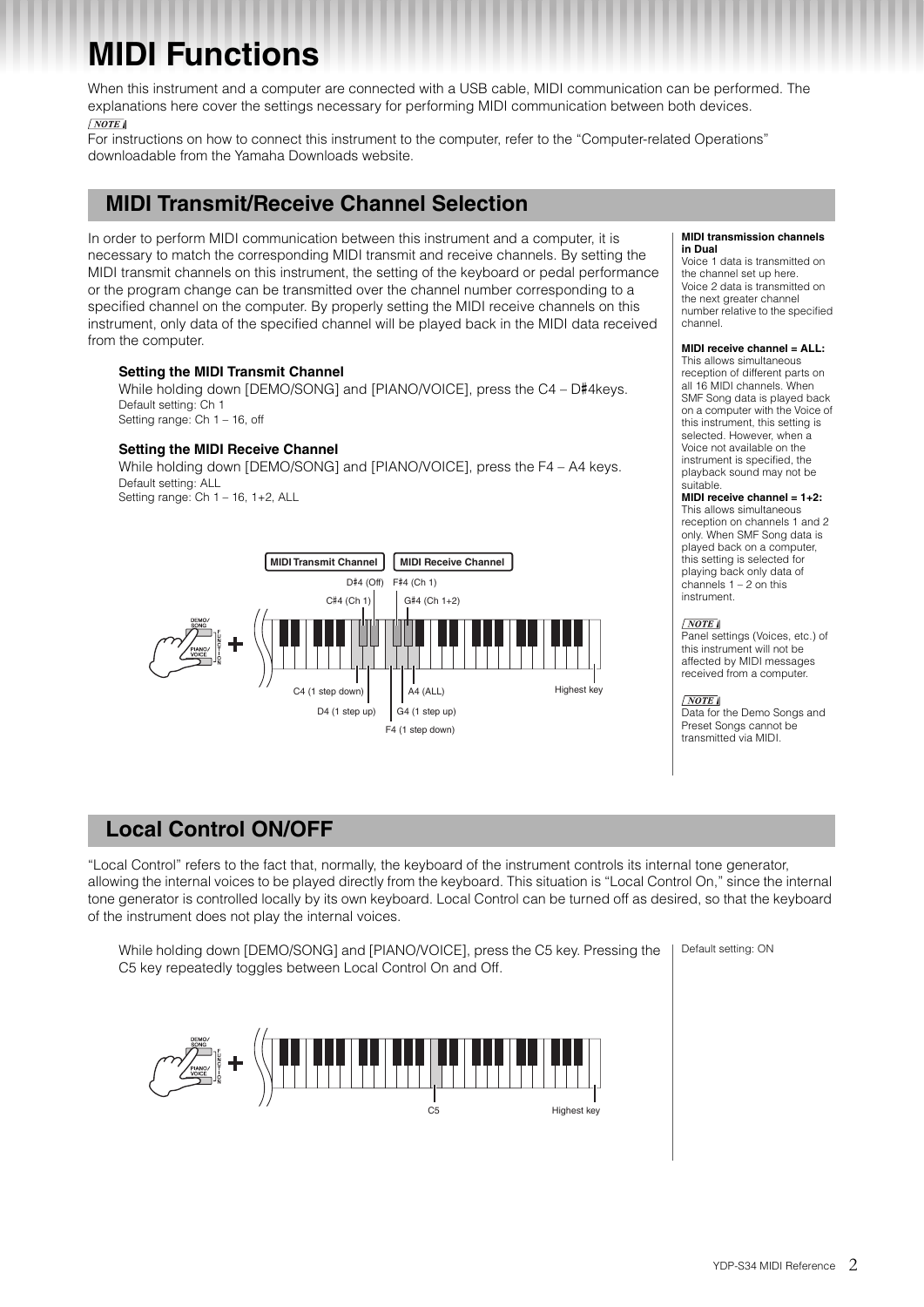## <span id="page-2-0"></span>**Program Change ON/OFF**

The information related to Voice changes is called "program change" in MIDI. Sending and receiving program change messages can be enabled or disabled as desired on this instrument. For example, if the relevant transmit and receive parameters are set to ON, Voice change information in this instrument can be transmitted to or received from a computer. (However, the Voice as played from the keyboard is maintained and does not change.)

While holding down [DEMO/SONG] and [PIANO/VOICE], press the C#5 key. Pressing the C#5 key repeatedly toggles between Local Control On and Off.



#### $\sqrt{NOTE}$

For information on program change numbers for each of the Voices of the instrument, refer to [page 4](#page-3-1).

Default setting: ON

## <span id="page-2-1"></span>**Control Change ON/OFF**

Information related to non-note expressive changes, such as the use of a sustain pedal, is called "control change" in MIDI. Sending and receiving control change messages can be enabled or disabled as desired on this instrument. For example, if the relevant transmit and receive parameters are set to ON, pedal performance information on this instrument can be transmitted to or received from a computer. (However, the performance of pedals and other controls as played from the instrument is maintained and does not change.)

While holding down [DEMO/SONG] and [PIANO/VOICE], press the D5 key. Pressing the D5 key repeatedly toggles between Local Control On and Off.



 $\sqrt{NOTE}$ 

For information on control changes that can be used with the instrument, refer to [page 5.](#page-4-0)

Default setting: ON

## <span id="page-2-3"></span><span id="page-2-2"></span>**Changing Song Playback Channels**

Try this operation when playback of Songs loaded from the computer produces an unexpected or unnatural sound.

## **To set Song Playback Channels to "1+2":**

While holding down [DEMO/SONG] and [PIANO/VOICE] simultaneously, press the C7 key.

With this operation, the Song data of only channels 1 and 2 will be played back. When Voices incompatible with this instrument are assigned to channels 3 – 16 and the Piano parts are assigned to the channels 1 and 2, this operation results in the proper or expected sound.

## **To set Song Playback Channels to "ALL":**

While holding down [DEMO/SONG] and the [PIANO/VOICE] simultaneously, press the B6 key.

With this operation, the Song data of all channels will be played back.



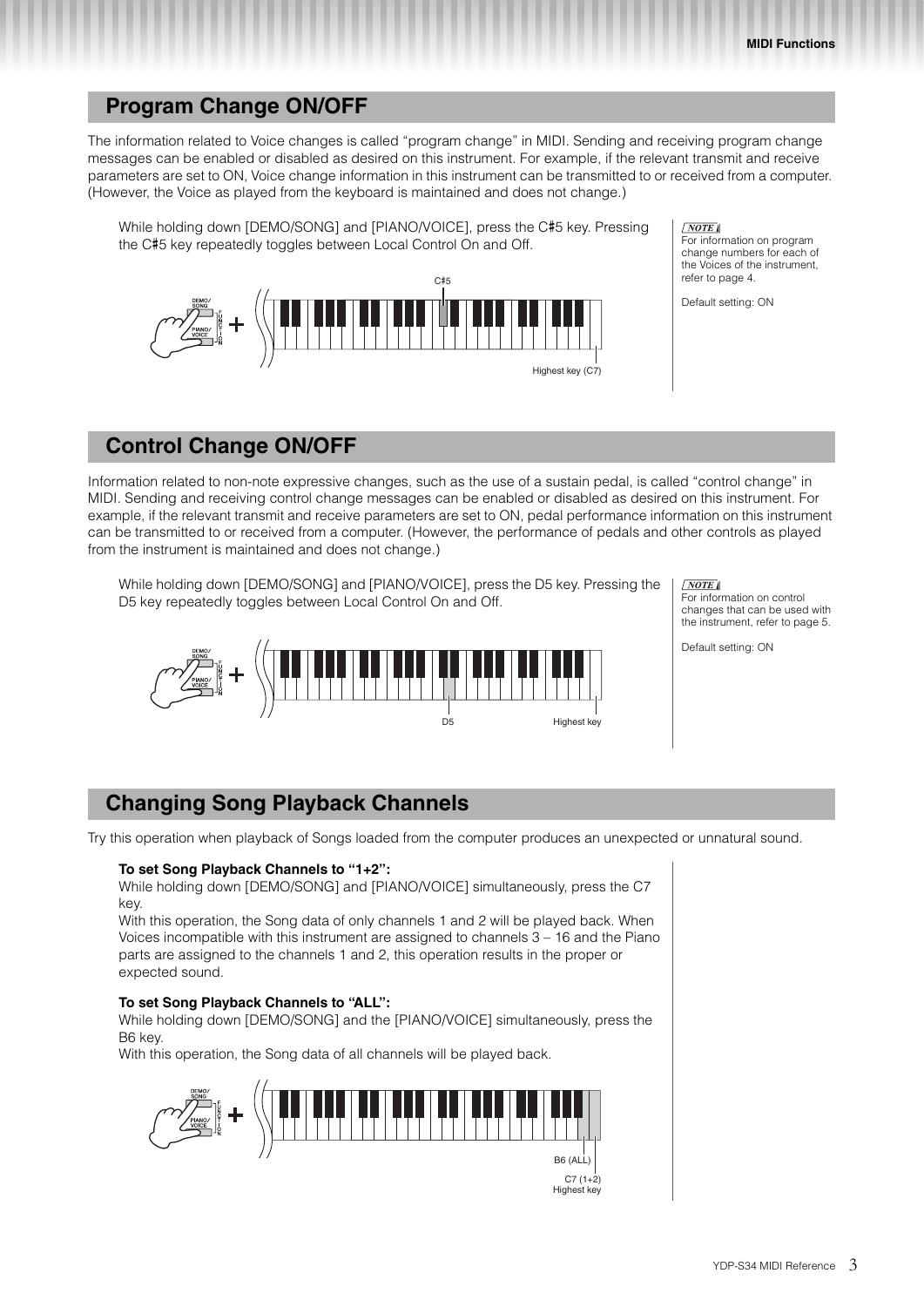# <span id="page-3-0"></span>**MIDI Data Format**

# <span id="page-3-1"></span>**Preset Voice List**

| <b>Voice Name</b> | <b>MSB</b><br>$(0-127)$ | <b>LSB</b><br>$(0-127)$ | Program Change #<br>$(1-128)$ |
|-------------------|-------------------------|-------------------------|-------------------------------|
| CFX Grand         | 108                     | $\circ$                 |                               |
| Mellow Grand      | 108                     |                         |                               |
| Pop Grand         | 108                     |                         | $\overline{c}$                |
| Stage E.Piano     | 108                     | $\Omega$                | 5                             |
| DX E.Piano        | 108                     | 0                       | 6                             |
| Harpsichord       | 108                     | $\mathbf 0$             | $\overline{7}$                |
| Vibraphone        | 108                     | $\mathbf 0$             | 12                            |
| Pipe Organ        | 108                     |                         | 20                            |
| Jazz Organ        | 108                     | $\Omega$                | 17                            |
| Strings           | 108                     | $\Omega$                | 49                            |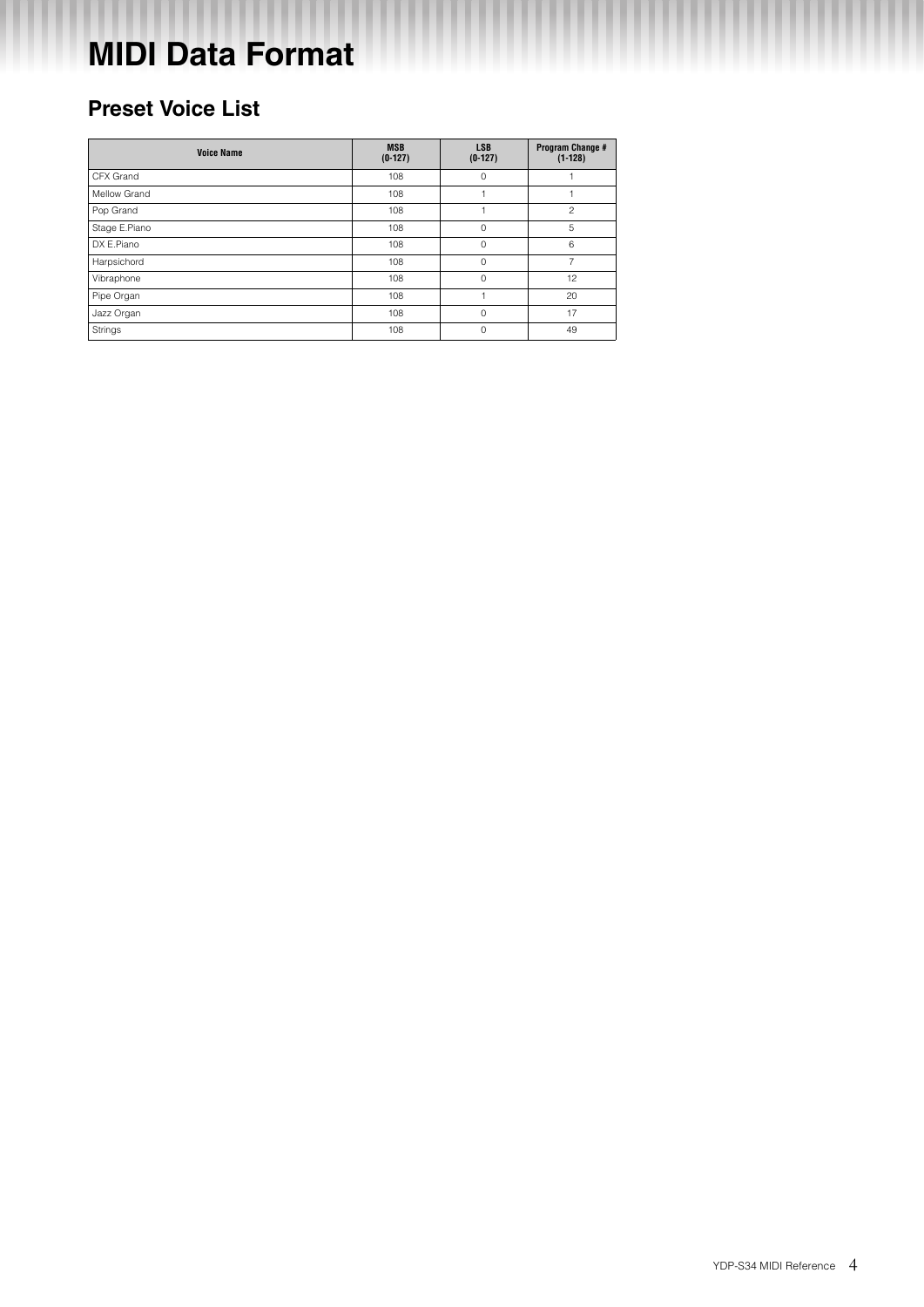# <span id="page-4-0"></span>**MIDI CHANNEL MESSAGE (1)**

**Application Range** MIDI, Internal Sequencer

| <b>Status byte</b>        |            |                     |                                                 |                   | 1st Data byte                                        |                                                      | 2nd Data byte  |                                                      |                               | <b>MIDI</b><br>Reception |                       | <b>MIDI</b><br>Transmission             |                    |
|---------------------------|------------|---------------------|-------------------------------------------------|-------------------|------------------------------------------------------|------------------------------------------------------|----------------|------------------------------------------------------|-------------------------------|--------------------------|-----------------------|-----------------------------------------|--------------------|
| <b>MIDI Events</b>        |            | <b>Status</b>       | Data                                            | (Hex)             | Parameter                                            | Data                                                 | (Hex)          | Parameter                                            | <b>MIDI</b><br><b>Formats</b> | Song                     | Main<br>Layer<br>Left | Panel<br>(main<br>generation<br>method) | Song*              |
| Key Off                   | 8nH        | (n: Channel Number) | kk                                              |                   | Key no. (0-127)                                      | VV                                                   |                | Velocity (0-127)                                     | [GM1]<br>[GM2]                | $\circ$                  | $\times$              | O<br>(Keyboard)                         | $\circ$            |
| Key On                    | 9nH        | (n: Channel Number) | kk                                              |                   | Key no. (0-127)                                      | VV                                                   |                | Key On: vv=1-127<br>Key Off: vv=0                    | [GM1]<br>[GM2]                | $\circ$                  | ×                     | O<br>(Keyboard)                         | $\circ$            |
| Control Change            | BnH        |                     | $\mathbb O$                                     | (OOH)             | <b>Bank Select MSB</b>                               | $0 - 127$                                            | (00H7FH)       | (00) Normal                                          | [GM2]                         | $\circ$                  | $\times$              | $\circ$<br>(Voice)                      | $\circ$            |
|                           |            |                     | $\mathbf{1}$                                    | (01H)             | Modulation                                           | $0 - 127$                                            | (00H7FH)       | Data                                                 | [GM1]<br>[GM2]                | $\circ$                  | $\times$              | $\times$                                | $\circ$            |
|                           |            |                     | 5                                               | (05H)             | Portamento Time                                      | $0 - 127$                                            | (00H7FH)       | Data                                                 | [GM2]                         | $\circ$                  | ×                     | $\times$                                | $\circ$            |
|                           |            |                     | 6                                               | (06H)             | Data Entry MSB                                       | $0 - 127$                                            | (00H7FH)       | Data                                                 | [GM2]                         | $\circ$                  | $\times$              | $\times$                                | $\circ$            |
|                           |            |                     | $\overline{7}$                                  | (07H)             | Main Volume                                          | $0 - 127$                                            | (00H7FH)       | Data                                                 | [GM1]<br>[GM2]                | $\circ$                  | $\times$              | $\circ$<br>(Voice)                      | $\circ$            |
|                           |            |                     | 10                                              | (OAH)             | Panpot                                               | $0 - 127$                                            | (00H7FH)       | L64CR63                                              | [GM1]<br>[GM2]                | $\circ$                  | ×                     | O<br>(Duo)                              | $\circ$            |
|                           |            |                     | 11                                              | (OBH)             | Expression                                           | $0 - 127$                                            | (00H7FH)       | Data                                                 | [GM1]<br>[GM2]                | $\circ$                  | ×                     | $\times$                                | $\circ$            |
|                           |            |                     | 32                                              | (20H)             | <b>Bank Select LSB</b>                               | $0 - 127$                                            | (00H7FH)       | Data                                                 | [GM2]                         | $\circ$                  | $\times$              | $\circ$<br>(Voice)                      | $\circ$            |
|                           |            |                     | 38                                              | (26H)             | Data Entry LSB                                       | $0 - 127$                                            | (00H7FH)       | Data                                                 | [GM2]                         | $\circ$                  | ×                     | $\times$                                | $\circ$            |
|                           |            |                     | 64                                              | (40H)             | Sustain (Damper)                                     | $0 - 127$                                            | (00H7FH)       | Data                                                 | [GM1]<br>[GM2]                | $\circ$                  | $\times$              | $\circ$<br>(Pedal)                      | $\circ$            |
|                           |            |                     | 65                                              | (41H)             | Portamento                                           | $0 - 127$                                            | (00H7FH)       | 063, 64127<br>(OFF, ON)                              | [GM2]                         | $\circ$                  | ×                     | $\times$                                | $\circ$            |
|                           |            |                     | 66                                              | (42H)             | Sostenuto                                            | $0 - 127$                                            | (00H7FH)       | 063, 64127<br>(OFF, ON)                              | [GM2]                         | $\circ$                  | ×                     | $\circ$<br>(Pedal)                      | $\circ$            |
|                           |            |                     | 67                                              | (43H)             | Soft Pedal                                           | $0 - 127$                                            | (00H7FH)       | 063, 64127<br>(OFF, ON)                              | [GM2]                         | $\circ$                  | $\times$              | $\circ$<br>(Pedal)                      | $\circ$            |
|                           |            |                     | 71                                              | (47H)             | Harmonic Content                                     | $0 - 127$                                            | (00H7FH)       | $-640+63$                                            | [GM2]                         | $\circ$                  | $\times$              | $\times$                                | $\circ$            |
|                           |            |                     | 72                                              | (48H)             | Release Time                                         | $0 - 127$                                            | (00H7FH)       | $-640+63$                                            | [GM2]                         | O                        | $\times$              | $\times$                                | $\circ$            |
|                           |            |                     | 73                                              | (49H)             | Attack Time                                          | $0 - 127$                                            | (00H7FH)       | $-640+63$                                            | [GM2]                         | $\circ$                  | $\times$              | $\times$                                | $\circ$            |
|                           |            |                     | 74                                              | (AAH)             | <b>Brightness</b>                                    | $0 - 127$                                            | (00H7FH)       | $-640+63$                                            | [GM2]                         | $\circ$                  | ×                     | $\times$                                | $\circ$            |
|                           |            |                     | 75                                              | (4BH)             | Decay Time                                           | $0 - 127$                                            | (00H7FH)       | $-640+63$                                            | [GM2]                         | $\circ$                  | $\times$              | $\times$                                | $\circ$            |
|                           |            |                     | 76                                              | (4CH)             | Vibrate Rate                                         | $0 - 127$                                            | (00H7FH)       | $-640+63$                                            | [GM2]                         | $\circ$                  | $\times$              | $\times$                                | $\circ$            |
|                           |            |                     | 77                                              | (4DH)             | Vibrate Depth                                        | $0 - 127$                                            | (00H7FH)       | $-640+63$                                            | [GM2]                         | $\circ$                  | $\times$              | $\times$                                | $\circ$            |
|                           |            |                     | 78                                              | (4EH)             | Vibrate Delay                                        | $0 - 127$                                            | (00H7FH)       | $-640+63$                                            | [GM2]                         | $\circ$                  | $\times$              | $\times$                                | $\circ$            |
|                           |            |                     | 84                                              | (54H)             | Portamento Control                                   | $0 - 127$                                            | (00H7FH)       | Key no. (0-127)                                      |                               | $\circ$                  | ×                     | $\times$                                | $\circ$            |
|                           |            |                     | 91                                              | (5BH)             | Effect1 Depth<br>(Reverb Send Level)                 | $0 - 127$                                            | (00H7FH)       | Data                                                 | [GM2]                         | $\circ$                  | $\times$              | $\circ$<br>(Voice)                      | $\circ$            |
|                           |            |                     | 93                                              | (5DH)             | Effect3 Depth<br>(Chorus Send Level)                 | $0 - 127$                                            | (00H7FH)       | Data                                                 | [GM2]                         | $\circ$                  | $\times$              | $\circ$<br>(Voice)                      | $\circ$            |
|                           |            |                     | 94                                              | (5EH)             | Effect4 Depth<br>(Variation Send Level)              | $0 - 127$                                            | (00H7FH)       | Data                                                 |                               | $\circ$                  | ×                     | $\times$                                | $\circ$            |
|                           |            |                     | 96                                              | (60H)             | RPN Increment                                        | $\overline{\phantom{a}}$                             | $\overline{a}$ | The data byte is<br>ignored.                         |                               | $\circ$                  | $\times$              | $\times$                                | $\circ$            |
|                           |            |                     | 97                                              | (61H)             | <b>RPN Decrement</b>                                 | $\bar{a}$                                            |                | The data byte is<br>ignored.                         |                               | $\circ$                  | $\times$              | $\times$                                | $\circ$            |
|                           |            |                     | 98                                              | (62H)             | NRPN LSB                                             | $0 - 127$                                            | (00H7FH)       | Data                                                 |                               | $\circ$                  | ×                     | $\times$                                | $\circ$            |
|                           |            |                     | 99                                              | (63H)             | NRPN MSB                                             | $0 - 127$                                            | (00H7FH)       | Data                                                 |                               | $\circ$                  | $\times$              | $\times$                                | $\circ$            |
|                           |            |                     | 100                                             | (64H)             | <b>RPN LSB</b>                                       | $0 - 127$                                            | (00H7FH)       | Data                                                 | [GM2]                         | $\circ$                  | $\times$              | $\times$                                | $\circ$            |
|                           |            |                     | 101                                             | (65H)             | <b>RPN MSB</b>                                       | $0 - 127$                                            | (00H7FH)       | Data                                                 | [GM2]                         | $\circ$                  | ×                     | $\times$                                | $\circ$            |
| Mode Message              | BnH        | (n: Channel Number) | 120                                             | (78H)             | All Sound Off                                        | $\circ$                                              | (OOH)          | Data                                                 | [GM2]                         | $\circ$<br>$\circ$       | $\times$<br>×         | $\times$<br>$\times$                    | $\circ$<br>$\circ$ |
|                           |            |                     | 121                                             | (79H)             | Reset All Controllers                                | $\circ$                                              | (OOH)          | Data                                                 | [GM1]<br>[GM2]                |                          |                       |                                         |                    |
|                           |            |                     | 122                                             | (7AH)             | Local Control                                        | $\mathbb O$<br>127                                   | (OOH)<br>(7FH) | OFF<br>ON                                            |                               | $\circ$                  |                       | $\times$                                | $\times$           |
|                           |            |                     | 123                                             | (7BH)             | All Note Off                                         | $\circ$                                              | (OOH)          | Data                                                 | [GM1]<br>[GM2]                | $\circ$                  | $\times$              | $\times$                                | $\circ$            |
|                           |            |                     | 124                                             | (7CH)             | Omni Off                                             | $\mathsf O$                                          | (OOH)          | Data                                                 | [GM2]                         | $\circ$                  | $\times$              | $\times$                                | $\circ$            |
|                           |            |                     | 125                                             | (7DH)             | Omni On                                              | $\mathsf{O}\xspace$                                  | (OOH)          | Data                                                 | [GM2]                         | $\circ$                  | $\times$              | $\times$                                | $\circ$            |
|                           |            |                     | 126                                             | (7EH)             | Mono                                                 | $0 - 16$                                             | (00H10H)       | Data                                                 | [GM2]                         | $\circ$                  | $\times$              | $\times$                                | $\circ$            |
| Program Change            | CnH        | (n: Channel Number) | 127                                             | (7FH)<br>(00H7FH) | Poly<br>Voice number (0-127)                         | $\mathsf{O}\xspace$<br>$\overline{\phantom{a}}$      | (OOH)          | Data<br>$\overline{\phantom{a}}$                     | [GM2]<br>[GM1]                | $\circ$<br>$\circ$       | $\times$<br>$\times$  | $\times$<br>$\circ$                     | $\circ$<br>$\circ$ |
|                           |            |                     | pp                                              |                   |                                                      |                                                      |                |                                                      | [GM2]                         |                          |                       | (Voice)                                 |                    |
| Channel After Touch       | DnH        | (n: Channel Number) | W                                               | (00H7FH)          | Data                                                 | $\sim$                                               | ÷              | ÷                                                    | [GM1]<br>[GM2]                | $\circ$                  | $\times$              | $\times$                                | $\circ$            |
| Polyphonic After<br>Touch | AnH        | (n: Channel Number) | kk                                              | (00H7FH)          | Key no. (0-127)                                      | VV                                                   | (00H7FH)       | Data                                                 |                               | $\circ$                  | ×                     | $\times$                                | $\circ$            |
| Pitch Bend Change         | EnH        | (n: Channel Number) | $_{\rm CC}$                                     | (00H7FH)          | LSB                                                  | dd                                                   | (00H7FH)       | <b>MSB</b>                                           | [GM1]<br>[GM2]                | $\circ$                  | ×                     | $\times$                                | $\circ$            |
| Realtime Message          | F8H        | MIDI Clock          | $\sim$                                          |                   | $\sim$                                               | $\sim$                                               |                | $\sim$                                               |                               | $\times$                 |                       | $\circ$                                 |                    |
|                           | FAH        | Start               | $\overline{\phantom{a}}$                        |                   | $\overline{\phantom{a}}$                             | $\overline{\phantom{a}}$                             |                | $\overline{\phantom{a}}$                             |                               | $\circ$                  |                       | $\circ$                                 |                    |
|                           | FBH<br>FCH | Continue<br>Stop    | $\bar{\phantom{a}}$<br>$\overline{\phantom{a}}$ |                   | $\overline{\phantom{a}}$<br>$\overline{\phantom{a}}$ | $\overline{\phantom{a}}$<br>$\overline{\phantom{a}}$ |                | $\overline{\phantom{a}}$<br>$\overline{\phantom{a}}$ |                               | $\times$<br>$\circ$      |                       | $\times$<br>$\circ$                     |                    |
|                           | FEH        | Active Sens         | $\overline{\phantom{a}}$                        |                   | $\overline{\phantom{a}}$                             | $\overline{\phantom{a}}$                             |                | $\overline{\phantom{a}}$                             | [GM2]                         | $\circ$                  |                       | $\circ$                                 |                    |
|                           | FFH        | System Reset        | $\blacksquare$                                  |                   | $\overline{\phantom{a}}$                             | $\overline{\phantom{a}}$                             |                | $\overline{\phantom{a}}$                             |                               | $\times$                 |                       | $\times$                                |                    |
|                           |            |                     |                                                 |                   |                                                      |                                                      |                |                                                      |                               |                          |                       |                                         |                    |

\*MIDI Transmission of Song Channels from 3 to 16 will be transmitted only when Song Playback Channels ([page 3\)](#page-2-3) is set to "1+2."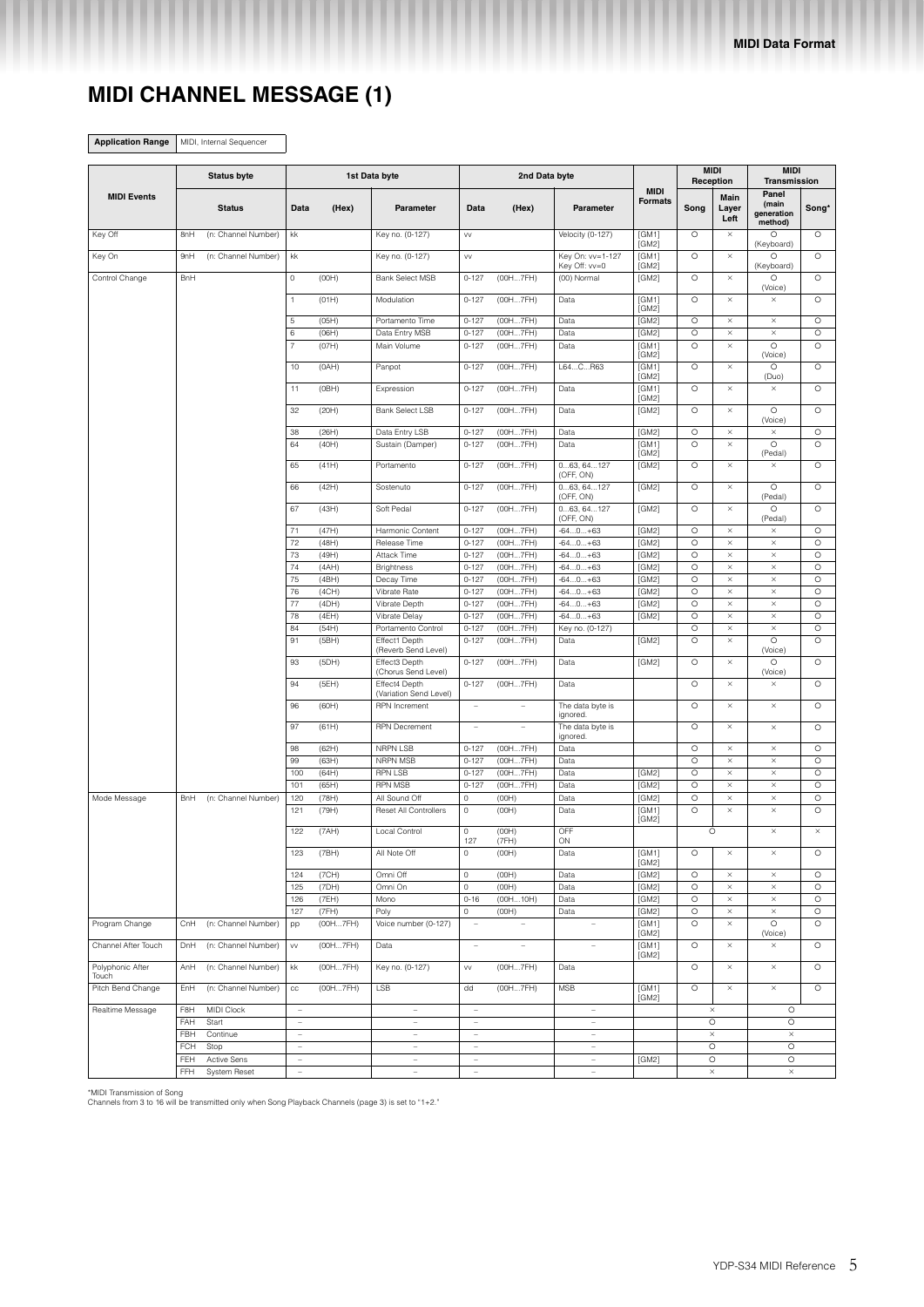# **MIDI CHANNEL MESSAGE (2)**

**Application Range** MIDI, Internal Sequencer

#### **NRPN (Non Registered Parameter Number)**

| <b>NRPN</b> |            |            | <b>Data Entry</b>        |                                       |                                                                        |                               |          | <b>MIDI Reception</b> | <b>MIDI Transmission</b>                       |          |
|-------------|------------|------------|--------------------------|---------------------------------------|------------------------------------------------------------------------|-------------------------------|----------|-----------------------|------------------------------------------------|----------|
| <b>MSB</b>  | <b>LSB</b> | <b>MSB</b> | <b>LSB</b>               | Parameter                             | Data Range                                                             | <b>MIDI</b><br><b>Formats</b> | Song     | Main<br>Layer<br>Left | Panel<br>(main<br><b>generation</b><br>method) | Song*    |
| 01H         | O8H        | mmH        | $\overline{a}$           | Vibrato Rate                          | mm: 00H-40H-7FH (-640+63)                                              |                               | $\circ$  | $\times$              | $\times$                                       | $\circ$  |
| 01H         | 09H        | mmH        | $\overline{\phantom{a}}$ | Vibrato Depth                         | mm: 00H-40H-7FH (-640+63)                                              |                               | $\circ$  | $\times$              | $\times$                                       | $\circ$  |
| 01H         | 0AH        | mmH        | $\overline{a}$           | Vibrato Delav                         | mm: 00H-40H-7FH (-640+63)                                              |                               | $\circ$  | $\times$              | $\times$                                       | $\circ$  |
| 01H         | 20H        | mmH        | $\overline{a}$           | Low Pass Filter Cutoff Frequency      | mm: 00H-40H-7FH (-640+63)                                              |                               | $\circ$  | $\times$              | $\times$                                       | $\circ$  |
| 01H         | 21H        | mmH        | ٠                        | Low Pass Filter Resonance             | mm: 00H-40H-7FH (-640+63)                                              |                               | $\circ$  | $\times$              | $\times$                                       | $\Omega$ |
| 01H         | 30H        | mmH        | $\overline{\phantom{a}}$ | EQ BASS                               | mm: 00H-40H-7FH (-640+63)                                              |                               | $\circ$  | $\times$              | $\times$                                       | $\circ$  |
| 01H         | 31H        | mmH        | $\overline{\phantom{a}}$ | EQ TREBLE                             | mm: 00H-40H-7FH (-640+63)                                              |                               | $\circ$  | $\times$              | $\times$                                       | $\circ$  |
| 01H         | 34H        | mmH        | $\overline{\phantom{a}}$ | <b>EQ BASS Frequency</b>              | mm: 04H-28H (322.0k [Hz])                                              |                               | $\Omega$ | $\times$              | $\times$                                       | $\circ$  |
| 01H         | 35H        | mmH        | $\overline{\phantom{a}}$ | <b>EQ TREBLE Frequency</b>            | mm: 1CH-3AH (50016.0k [Hz])                                            |                               | $\circ$  | $\times$              | $\times$                                       | $\circ$  |
| 01H         | 63H        | mmH        | ÷,                       | <b>EG Attack Time</b>                 | mm: 00H-40H-7FH (-640+63)                                              |                               | $\circ$  | $\times$              | $\times$                                       | $\circ$  |
| 01H         | 64H        | mmH        | $\overline{\phantom{a}}$ | <b>EG Decay Time</b>                  | mm: 00H-40H-7FH (-640+63)                                              |                               | $\circ$  | $\times$              | $\times$                                       | $\circ$  |
| 01H         | 66H        | mmH        | $\bar{a}$                | <b>EG Release</b>                     | mm: 00H-40H-7FH (-640+63)                                              |                               | $\circ$  | $\times$              | $\times$                                       | $\circ$  |
| 14H         | rrH        | mmH        | $\overline{a}$           | Drum Low Pass Filter Cutoff Frequency | rr: drum instrument note number<br>mm: 00H-40H-7FH (-640+63)           |                               | $\circ$  | $\times$              | $\times$                                       | $\circ$  |
| 15H         | rrH        | mmH        | $\sim$                   | Drum Low Pass Filter Resonance        | rr: drum instrument note number<br>mm: 00H-40H-7FH (-640+63)           |                               | $\Omega$ | $\times$              | $\times$                                       | $\Omega$ |
| 16H         | rrH        | mmH        | ÷,                       | Drum EG Attack Rate                   | rr: drum instrument note number<br>mm: 00H-40H-7FH (-640+63)           |                               | $\circ$  | $\times$              | $\times$                                       | $\circ$  |
| 17H         | rrH        | mmH        | $\sim$                   | Drum EG Decay Rate                    | rr: drum instrument note number<br>mm: 00H-40H-7FH (-640+63)           |                               | $\Omega$ | $\times$              | $\times$                                       | $\circ$  |
| 18H         | rrH        | mmH        | $\overline{a}$           | Drum Pitch Coarse                     | rr: drum instrument note number<br>mm: 00H-40H-7FH (-640+63)           |                               | $\Omega$ | $\times$              | $\times$                                       | $\Omega$ |
| 19H         | rrH        | mmH        | $\overline{a}$           | Drum Pitch Fine                       | rr: drum instrument note number<br>mm: 00H-40H-7FH (-640+63)           |                               | $\circ$  | $\times$              | $\times$                                       | $\circ$  |
| 1AH         | rrH        | mmH        | $\sim$                   | Drum Level                            | rr: drum instrument note number<br>mm: 00H-7FH (0127)                  |                               | $\Omega$ | $\times$              | $\times$                                       | $\circ$  |
| 1CH         | rrH        | mmH        | $\overline{a}$           | Drum Pan                              | rr: drum instrument note number<br>mm: 00H, 01H-40H-7FH (RND, L63CR63) |                               | $\circ$  | $\times$              | $\times$                                       | $\circ$  |
| 1DH         | rrH        | mmH        | $\overline{a}$           | Drum Reverb Send Level                | rr: drum instrument note number<br>mm: 00H-7FH (0127)                  |                               | $\circ$  | $\times$              | $\times$                                       | $\circ$  |
| 1EH         | rrH        | mmH        | $\overline{a}$           | Drum Chorus Send Level                | rr: drum instrument note number<br>mm: 00H-7FH (0127)                  |                               | $\circ$  | $\times$              | $\times$                                       | $\circ$  |
| 1FH         | rrH        | mmH        | $\sim$                   | Drum Variation Send Level             | rr: drum instrument note number<br>mm: 00H-7FH (0127)                  |                               | $\circ$  | $\times$              | $\times$                                       | $\circ$  |
| 24H         | rrH        | mmH        | ÷                        | Drum HPF Cutoff Frequency             | rr: drum instrument note number<br>mm: 00H-40H-7FH (-640+63)           |                               | $\circ$  | $\times$              | $\times$                                       | $\circ$  |
| 30H         | rrH        | mmH        | $\overline{\phantom{a}}$ | Drum FO Bass Gain                     | rr: drum instrument note number<br>mm: 00H-7FH (0127)                  |                               | $\times$ | $\times$              | $\times$                                       | $\circ$  |
| 31H         | rrH        | mmH        | ÷,                       | Drum EQ Treble Gain                   | rr: drum instrument note number<br>mm: 00H-7FH (0127)                  |                               | $\times$ | $\times$              | $\times$                                       | $\circ$  |
| 34H         | rrH        | mmH        | $\overline{a}$           | Drum EQ Bass Frequency                | rr: drum instrument note number<br>mm: 04H-28H (322.0k [Hz])           |                               | $\times$ | $\times$              | $\times$                                       | $\Omega$ |
| 35H         | rrH        | mmH        | ÷,                       | Drum EQ Treble Frequency              | rr: drum instrument note number<br>mm: 1CH-3AH (50016.0k [Hz])         |                               | $\times$ | $\times$              | $\times$                                       | $\circ$  |
| 40H         | rrH        | mmH        | $\overline{\phantom{a}}$ | Drum VELOCITY PITCH SENS.             | rr: drum instrument note number<br>mm: 00H-0FH (015)                   |                               | $\times$ | $\times$              | $\times$                                       | $\Omega$ |
| 41H         | rrH        | mmH        | $\sim$                   | Drum VELOCITY LPF CUTOFF SENS.        | rr: drum instrument note number<br>mm: 00H-0FH (015)                   |                               | $\times$ | $\times$              | $\times$                                       | $\circ$  |

NRPN MSB: 14H-1FH (for drums) message is accepted as long as the channel is set with a drum voice. Data Entry LSB: Ignored.

### **RPN (Registered Parameter Number)**

|            | <b>NRPN</b><br>Data Entry |                          |                          |                               |                                                                                                                       |                               | <b>MIDI Reception</b><br>(respond/ignored) |                       | <b>MIDI Transmission</b><br>(generated data) |          |
|------------|---------------------------|--------------------------|--------------------------|-------------------------------|-----------------------------------------------------------------------------------------------------------------------|-------------------------------|--------------------------------------------|-----------------------|----------------------------------------------|----------|
| <b>MSB</b> | <b>LSB</b>                | <b>MSB</b>               | <b>LSB</b>               | Data Range<br>Parameter       |                                                                                                                       | <b>MIDI</b><br><b>Formats</b> | Song                                       | Main<br>Layer<br>Left | Panel<br>(main<br>generation<br>method)      | Song*    |
| OOH        | 00H                       | mmH                      | $\sim$                   | Pitch Bend Sensitivity        | mm: 00H-18H (0+24 [semitones])                                                                                        | [GM1]<br>[GM2]                | $\circ$                                    | $\times$              | $\times$                                     | $\circ$  |
| OOH        | 01H                       | mmH                      | IIH.                     | Fine Tune                     | mm II: 00H 00H<br>$-100$ [cent]<br>$\cdots$<br>mm II: 40H 00H<br>0 [cent]<br>$\cdots$<br>mm II: 7FH 7FH<br>100 [cent] | [GM1]<br>[GM2]                | $\circ$                                    | $\times$              | $\times$                                     | $\circ$  |
| OOH        | 02H                       | mmH                      | $\overline{\phantom{a}}$ | Coarse Tune                   | mm: 28H-40H-58H (-240+24 [semitones])                                                                                 | [GM1]<br>[GM2]                | $\circ$                                    | $\times$              | $\times$                                     | $\circ$  |
| OOH        | 05H                       | mmH                      | IIH                      | <b>Modulation Sensitivity</b> | mm: Specified in semitone steps<br>II: Specified in 100/128 cent steps                                                | [GM2]                         | $\circ$                                    | $\times$              | $\times$                                     | $\Omega$ |
| 7FH        | 7FH                       | $\overline{\phantom{a}}$ | $\sim$                   | Null                          |                                                                                                                       | [GM2]                         | $\circ$                                    | $\times$              | $\times$                                     | $\circ$  |

\*MIDI Transmission of Song Channels from 3 to 16 will be transmitted only when Song Playback Channels ([page 3\)](#page-2-3) is set to "1+2."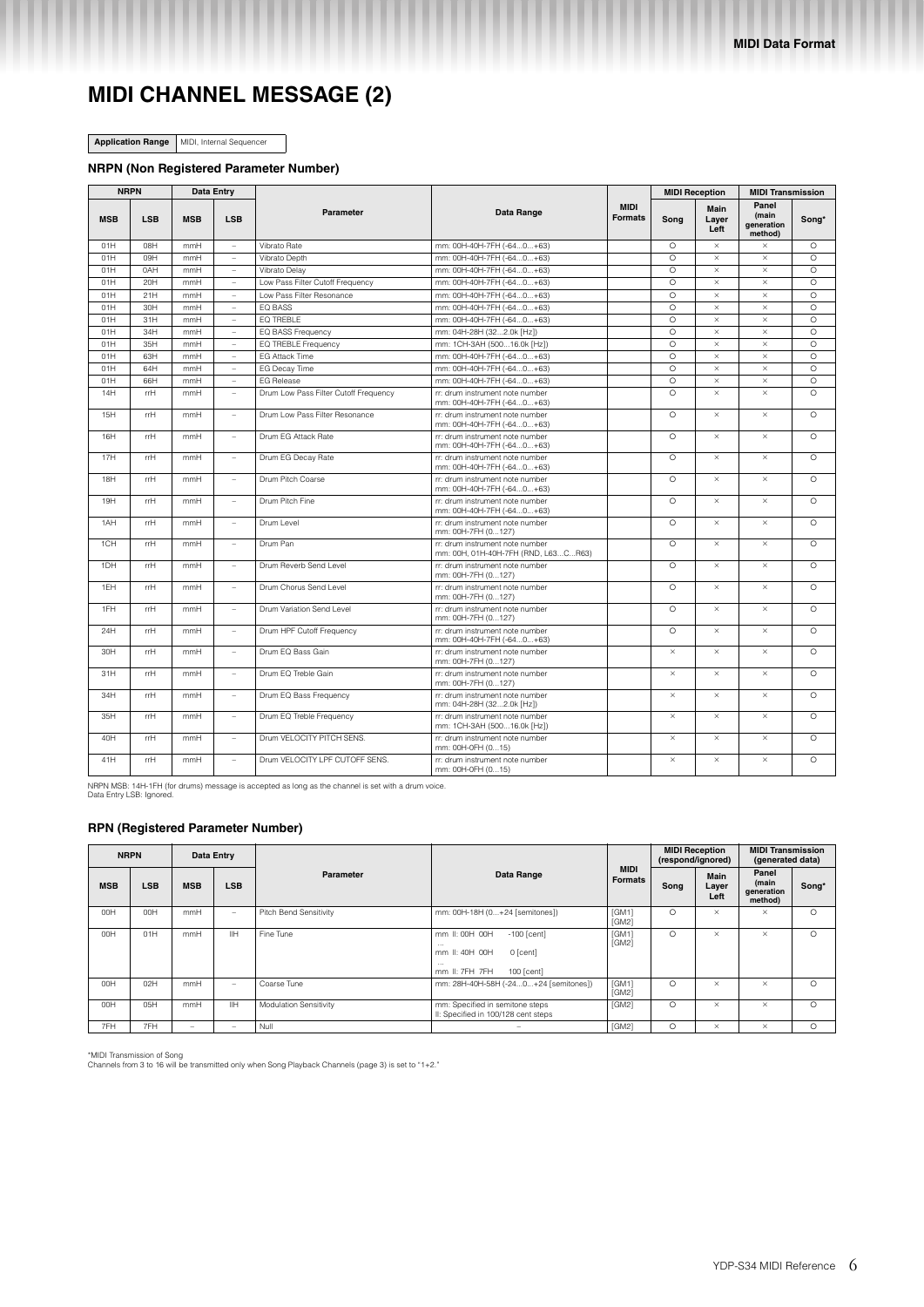## **MIDI PARAMETER CHANGE TABLE**

**Application Range** MIDI, Internal Sequencer

Not Received when Receive Parameter SysEx is set to off. Not transmitted when Transmit Parameter SysEx is set to off.

## **MIDI Parameter Change Table (XG SYSTEM)**

|                   |                       |               |                |                                    |                     |                                                                                                                |                          | <b>MIDI Reception</b> |                       | <b>MIDI Transmission</b>                |          |
|-------------------|-----------------------|---------------|----------------|------------------------------------|---------------------|----------------------------------------------------------------------------------------------------------------|--------------------------|-----------------------|-----------------------|-----------------------------------------|----------|
|                   | <b>Address</b><br>(H) |               | Size<br>(H)    | Data (H)                           | Parameter           | <b>Description</b>                                                                                             | <b>XG Default</b><br>(H) | Song                  | Main<br>Layer<br>Left | Panel<br>(main<br>generation<br>method) | Song     |
| $^{\circ}$        | 00                    | 00            | $\overline{4}$ | $00-0F$<br>00-0F<br>00-0F<br>00-0F | MASTER TUNE         | $-102.40+102.3$ [cent]<br>1st bit3-0→bit15-12<br>2nd bit3-0->bit11-8<br>3rd bit3-0→bit7-4<br>4th bit3-0→bit3-0 | *Panel setting value     | $\circ$               |                       | $\times$                                | $\circ$  |
|                   |                       | 04            |                | 00-7F                              | MASTER VOLUME       | 0127                                                                                                           | 7F                       | $\circ$               | $\times$              | $\times$                                | $\circ$  |
|                   |                       | $0.5^{\circ}$ |                | 00-7F                              | MASTER ATTENUATOR   | 0127                                                                                                           | 00                       | $\times$              | $\times$              | $\times$                                | $\times$ |
|                   |                       | 06            |                | 28-58                              | TRANSPOSE           | $-240+24$ [semitones]                                                                                          | 40                       | $\circ$               | $\times$              | $\times$                                | $\circ$  |
|                   |                       | 7D            |                | N                                  | DRUM SETUP RESET    | N: Drum setup number                                                                                           | -                        | $\circ$               | $\times$              | $\times$                                | $\circ$  |
|                   |                       | 7E            |                | 00                                 | <b>XG SYSTEM ON</b> | 00=XG system ON                                                                                                | -                        | $\circ$               | $\times$              | $\times$                                | $\circ$  |
|                   |                       | 7F            |                | $00\,$                             | ALL PARAMETER RESET | $00 = ON$                                                                                                      | -                        | $\circ$               | $\times$              | $\times$                                | $\times$ |
| <b>TOTAL SIZE</b> |                       |               | 07             |                                    |                     |                                                                                                                |                          |                       |                       |                                         |          |

## **MIDI Parameter Change Table (SYSTEM INFORMATION)**

|            |                       |                            |             |                   |                           |                                     | <b>MIDI Reception</b>    |                          | <b>MIDI Transmission</b>                |          |
|------------|-----------------------|----------------------------|-------------|-------------------|---------------------------|-------------------------------------|--------------------------|--------------------------|-----------------------------------------|----------|
|            | <b>Address</b><br>(H) |                            | Size<br>(H) | Data (H)          | Parameter                 | <b>Description</b>                  | Song                     | Main<br>Layer<br>Left    | Panel<br>(main<br>generation<br>method) | Song     |
| 01         | 00                    | 00                         | F           | 20-7F             | Model Name 1              | 32127 (ASCII CHARACTER)             | $\overline{\phantom{a}}$ | $\overline{\phantom{a}}$ | $\times$                                | $\times$ |
|            |                       | $\cdots$<br>0 <sub>D</sub> |             | $\cdots$<br>20-7F | $\cdots$<br>Model Name 14 | $\cdots$<br>32127 (ASCII CHARACTER) |                          |                          |                                         |          |
|            |                       | 0E                         |             |                   | NOT USED                  |                                     |                          |                          |                                         |          |
|            |                       | 0F                         |             |                   | NOT USED                  |                                     |                          |                          |                                         |          |
| TOTAL SIZE |                       |                            | $10 -$      |                   |                           |                                     |                          |                          |                                         |          |

Transmitted in response to Dump Request. Not received.

## **MIDI Parameter Change Table (EFFECT1)**

|    |                       |                 |                    |                |                                                  |                                 |                          | <b>MIDI Reception</b>                |         | <b>MIDI Transmission</b>                |          |          |         |          |         |          |         |
|----|-----------------------|-----------------|--------------------|----------------|--------------------------------------------------|---------------------------------|--------------------------|--------------------------------------|---------|-----------------------------------------|----------|----------|---------|----------|---------|----------|---------|
|    | <b>Address</b><br>(H) |                 | <b>Size</b><br>(H) | Data (H)       | <b>Parameter</b>                                 | <b>Description</b>              | <b>XG Default</b><br>(H) | <b>Main</b><br>Song<br>Layer<br>Left |         | Panel<br>(main<br>generation<br>method) | Song     |          |         |          |         |          |         |
| 02 | 01                    | 00 <sup>1</sup> | $\overline{c}$     | 00-7F<br>00-7F | <b>REVERB TYPE MSB</b><br><b>REVERB TYPE LSB</b> | Refer to Effect MIDI Map below. | $01 (=HALL1)$<br>00      | $\circ$                              |         | $\circ$<br>(Reverb<br>Type)             | $\circ$  |          |         |          |         |          |         |
|    |                       | 02              |                    | 00-7F          | <b>REVERB PARAMETER 1</b>                        | $\prime\prime$                  | $* -$                    | $O*1$                                |         |                                         |          |          |         | $\times$ | $\circ$ |          |         |
|    |                       | 03              |                    | 00-7F          | REVERB PARAMETER 2                               | $^{\prime\prime}$               | $* +$                    | $O*1$                                |         |                                         |          |          |         | $\times$ | $\circ$ |          |         |
|    |                       | 04              |                    | 00-7F          | REVERB PARAMETER 3                               | $\prime\prime$                  | $* -$                    | $O*1$                                |         |                                         |          |          |         |          |         | $\times$ | $\circ$ |
|    |                       | 05              |                    | 00-7F          | <b>REVERB PARAMETER 4</b>                        | $\mathcal{U}$                   | $* +$                    | $O*1$                                |         | $\times$                                | $\circ$  |          |         |          |         |          |         |
|    |                       | 06              |                    | 00-7F          | <b>REVERB PARAMETER 5</b>                        | $\prime\prime$                  | $*1$                     | $O*1$                                |         |                                         |          | $\times$ | $\circ$ |          |         |          |         |
|    |                       | 07              |                    | 00-7F          | REVERB PARAMETER 6                               | $^{\prime\prime}$               | $* -$                    | $O*1$                                |         | $\times$                                | $\circ$  |          |         |          |         |          |         |
|    |                       | 08              |                    | 00-7F          | <b>REVERB PARAMETER 7</b>                        | $\prime\prime$                  | $* -$                    | $O*1$                                |         | $\times$                                | $\circ$  |          |         |          |         |          |         |
|    |                       | 09              |                    | 00-7F          | REVERB PARAMETER 8                               | $^{\prime\prime}$               | $* -$                    | $O*1$                                |         | $\times$                                | $\Omega$ |          |         |          |         |          |         |
|    |                       | 0A              |                    | 00-7F          | REVERB PARAMETER 9                               | $^{\prime\prime}$               | $* -$                    | $O*1$                                |         | $\times$                                | $\Omega$ |          |         |          |         |          |         |
|    |                       | 0B              |                    | 00-7F          | REVERB PARAMETER 10                              | $^{\prime\prime}$               | $* -$                    | $O*1$                                |         | $\times$                                | $\circ$  |          |         |          |         |          |         |
|    |                       | 0C              |                    | 00-7F          | <b>REVERB RETURN</b>                             | -∞dB0dB+6dB (064127)            | 40                       |                                      | $\circ$ | $\times$                                | $\circ$  |          |         |          |         |          |         |
|    |                       | 0D              |                    | $01-7F$        | <b>REVERB PAN</b>                                | L63CR63                         | 40                       |                                      | $\circ$ | $\times$                                | $\circ$  |          |         |          |         |          |         |

TOTAL SIZE OE

| 02                | 01 | 10 |    | 00-7F | REVERB PARAMETER 11 | Refer to Effect MIDI Map below. | $\bigcap$ *       | ∼            |  |
|-------------------|----|----|----|-------|---------------------|---------------------------------|-------------------|--------------|--|
|                   |    |    |    | 00-7F | REVERB PARAMETER 12 |                                 | O*                | ∧            |  |
|                   |    | 12 |    | 00-7F | REVERB PARAMETER 13 |                                 | $O^*$             | ᄎ            |  |
|                   |    | 13 |    | 00-7F | REVERB PARAMETER 14 |                                 | $\bigcap_{i=1}^n$ | $\checkmark$ |  |
|                   |    | 14 |    | 00-7F | REVERB PARAMETER 15 |                                 | $\bigcap^*$       | $\sim$       |  |
|                   |    | 15 |    | 00-7F | REVERB PARAMETER 16 |                                 | $\bigcap$ *       |              |  |
| <b>TOTAL SIZE</b> |    |    | 06 |       |                     |                                 |                   |              |  |

Depends on Reverb Type.

| Effect MIDI Map (Reverb) |            |            |
|--------------------------|------------|------------|
|                          | <b>MSB</b> | <b>LSB</b> |
| RECITAL HALL             | 01H        | 18H        |
| <b>CONCERT HALL</b>      | 01H        | 04H        |
| CHAMBER                  | 02H        | 18H        |
| CLUB.                    | 0.3H       | 18H        |
| OFF                      | 00H        | 00H        |

|    |                       |    |                    |                |                                    |                    |                          | <b>MIDI Reception</b> |                       | <b>MIDI Transmission</b>                |          |          |  |
|----|-----------------------|----|--------------------|----------------|------------------------------------|--------------------|--------------------------|-----------------------|-----------------------|-----------------------------------------|----------|----------|--|
|    | <b>Address</b><br>(H) |    | <b>Size</b><br>(H) | Data<br>(H)    | <b>Parameter</b>                   | <b>Description</b> | <b>XG Default</b><br>(H) | Song                  | Main<br>Layer<br>Left | Panel<br>(main<br>generation<br>method) | Song     |          |  |
| 02 | 01                    | 20 | o                  | 00-7F<br>00-7F | CHORUS TYPE MSB<br>CHORUS TYPE LSB |                    | 41 (=CHORUS1)<br>00      |                       |                       | $\circ$                                 | Ω        |          |  |
|    |                       | 22 |                    | 00-7F          | CHORUS PARAMETER 1                 |                    | $*$                      | $O^*2$                |                       | $\times$                                | $\Omega$ |          |  |
|    |                       | 23 |                    | 00-7F          | CHORUS PARAMETER 2                 |                    | $*$                      | $O^*2$                |                       |                                         |          | $\times$ |  |
|    |                       | 24 |                    | 00-7F          | CHORUS PARAMETER 3                 |                    | $*$                      | $O^*2$                |                       | $\times$                                |          |          |  |
|    |                       | 25 |                    | 00-7F          | CHORUS PARAMETER 4                 |                    | $*$                      | $O^*2$                |                       | $\times$                                | $\circ$  |          |  |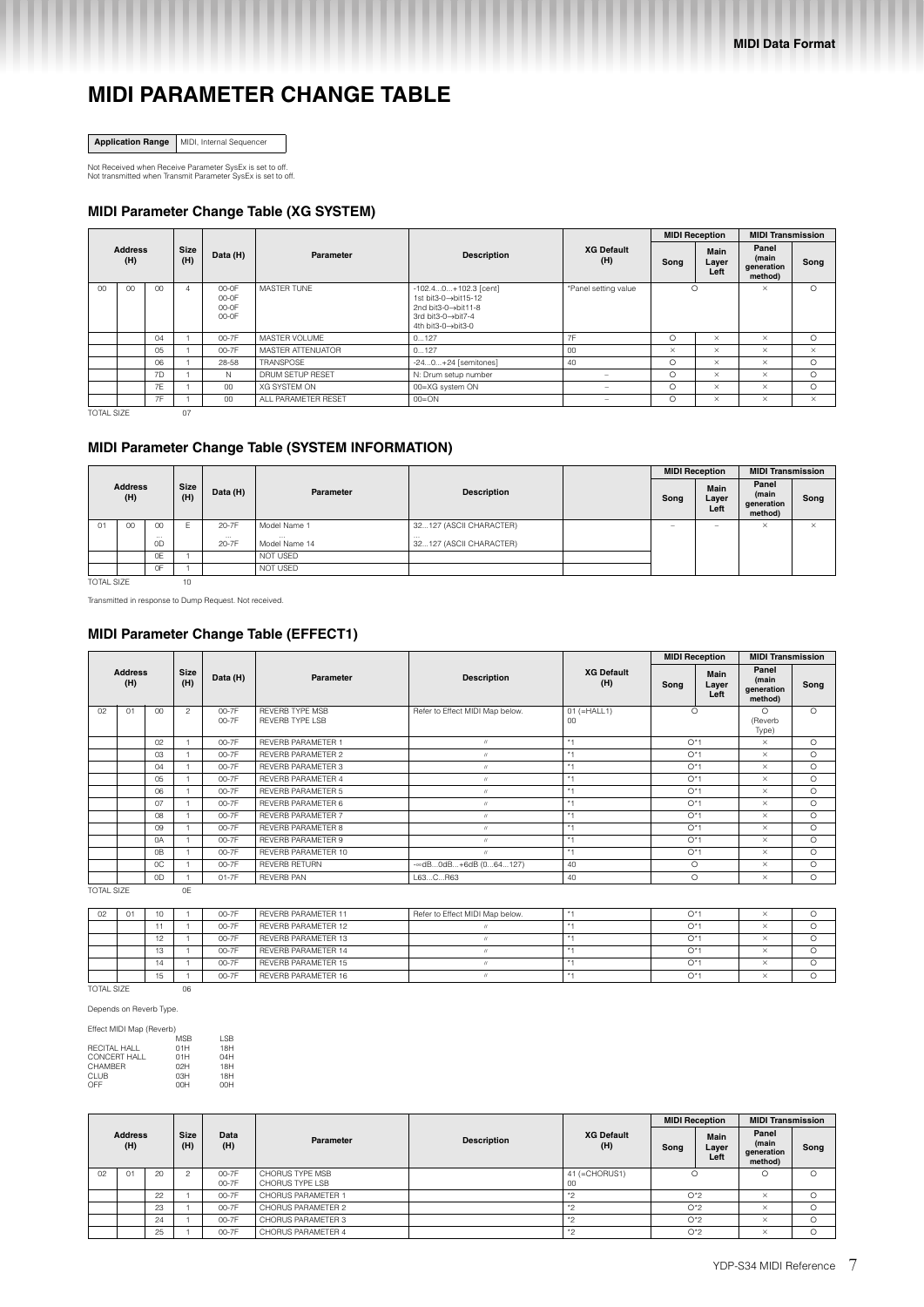|                   |                       |    |                    |             |                       |                      |                          | <b>MIDI Reception</b>         |       | <b>MIDI Transmission</b>                |         |          |         |  |  |          |         |
|-------------------|-----------------------|----|--------------------|-------------|-----------------------|----------------------|--------------------------|-------------------------------|-------|-----------------------------------------|---------|----------|---------|--|--|----------|---------|
|                   | <b>Address</b><br>(H) |    | <b>Size</b><br>(H) | Data<br>(H) | Parameter             | <b>Description</b>   | <b>XG Default</b><br>(H) | Main<br>Song<br>Layer<br>Left |       | Panel<br>(main<br>generation<br>method) | Song    |          |         |  |  |          |         |
|                   |                       | 26 |                    | 00-7F       | CHORUS PARAMETER 5    |                      | $*2$                     | $O^*2$                        |       |                                         |         | $\times$ | $\circ$ |  |  |          |         |
|                   |                       | 27 |                    | 00-7F       | CHORUS PARAMETER 6    |                      | $*_{2}$                  | $O^*2$                        |       |                                         |         |          |         |  |  | $\times$ | $\circ$ |
|                   |                       | 28 |                    | 00-7F       | CHORUS PARAMETER 7    |                      | $*_{2}$                  | $O*2$                         |       |                                         |         |          |         |  |  | $\times$ | $\circ$ |
|                   |                       | 29 |                    | 00-7F       | CHORUS PARAMETER 8    |                      | $*_{2}$                  | $O*2$                         |       | $\times$                                | $\circ$ |          |         |  |  |          |         |
|                   |                       | 2A |                    | 00-7F       | CHORUS PARAMETER 9    |                      | $*_{2}$                  | $O*2$                         |       | $\times$                                | $\circ$ |          |         |  |  |          |         |
|                   |                       | 2B |                    | 00-7F       | CHORUS PARAMETER 10   |                      | $*_{2}$                  |                               | $O*2$ | $\times$                                | $\circ$ |          |         |  |  |          |         |
|                   |                       | 2C |                    | 00-7F       | <b>CHORUS RETURN</b>  | -∞dB0dB+6dB (064127) | 40                       | $\circ$                       |       | $\times$                                | $\circ$ |          |         |  |  |          |         |
|                   |                       | 2D |                    | $01-7F$     | CHORUS PAN            | L63CR63              | 40                       | $\Omega$                      |       | $\times$                                | $\circ$ |          |         |  |  |          |         |
|                   |                       | 2E |                    | 00-7F       | SEND CHORUS TO REVERB | -∞dB0dB+6dB (064127) | 00                       | $\circ$                       |       | $\times$                                | O       |          |         |  |  |          |         |
| <b>TOTAL SIZE</b> |                       |    | 0F                 |             |                       |                      |                          |                               |       |                                         |         |          |         |  |  |          |         |

| 02                | 01 | 30 |    | 00-7F | CHORUS PARAMETER 11 | $*$ | $O^*2$ | <b>A A</b> |  |
|-------------------|----|----|----|-------|---------------------|-----|--------|------------|--|
|                   |    | 31 |    | 00-7F | CHORUS PARAMETER 12 | $*$ | $O^*2$ |            |  |
|                   |    | 32 |    | 00-7F | CHORUS PARAMETER 13 |     | $O^*2$ |            |  |
|                   |    | 33 |    | 00-7F | CHORUS PARAMETER 14 |     | $O^*2$ | ⌒          |  |
|                   |    | 34 |    | 00-7F | CHORUS PARAMETER 15 | $*$ | $O^*2$ | $\sim$     |  |
|                   |    | 35 |    | 00-7F | CHORUS PARAMETER 16 | $*$ | $O^*2$ | <b>A A</b> |  |
| <b>TOTAL SIZE</b> |    |    | 06 |       |                     |     |        |            |  |

\*2 Depends on Chorus Type.

|                   |                       |                |                    |                    |                                                          |                                                                                 |                               |       | <b>MIDI Reception</b> | <b>MIDI Transmission</b>                       |          |  |  |  |  |          |         |
|-------------------|-----------------------|----------------|--------------------|--------------------|----------------------------------------------------------|---------------------------------------------------------------------------------|-------------------------------|-------|-----------------------|------------------------------------------------|----------|--|--|--|--|----------|---------|
|                   | <b>Address</b><br>(H) |                | <b>Size</b><br>(H) | Data (H)           | <b>Parameter</b>                                         | <b>Description</b>                                                              | <b>XG Default</b><br>(H)      | Song  | Main<br>Layer<br>Left | Panel<br>(main<br><b>generation</b><br>method) | Song     |  |  |  |  |          |         |
| 02                | 01                    | 40             | $\mathcal{P}$      | 00-7F<br>00-7F     | VARIATION TYPE MSB<br>VARIATION TYPE LSB                 |                                                                                 | 05 (=DELAY L, C, R)<br>$00\,$ |       | $\Omega$              | $\times$                                       | $\Omega$ |  |  |  |  |          |         |
|                   |                       | 42             | $\overline{c}$     | 00-7F<br>00-7F     | VARIATION PARAMETER 1 MSB<br>VARIATION PARAMETER 1 LSB   |                                                                                 | *3                            |       | $O*3$                 | $\times$                                       | $\Omega$ |  |  |  |  |          |         |
|                   |                       | 44             | $\overline{c}$     | $00 - 7F$<br>00-7F | VARIATION PARAMETER 2 MSB<br>VARIATION PARAMETER 2 LSB   |                                                                                 | *3                            |       | $O*3$                 | $\times$                                       | $\circ$  |  |  |  |  |          |         |
|                   |                       | 46             | $\overline{c}$     | $00 - 7F$<br>00-7F | VARIATION PARAMETER 3 MSB<br>VARIATION PARAMETER 3 LSB   |                                                                                 | *3                            |       | $O*3$                 | $\times$                                       | $\Omega$ |  |  |  |  |          |         |
|                   |                       | 48             | $\overline{c}$     | 00-7F<br>00-7F     | VARIATION PARAMETER 4 MSB<br>VARIATION PARAMETER 4 LSB   |                                                                                 | *3                            |       | $O*3$                 | $\times$                                       | $\Omega$ |  |  |  |  |          |         |
|                   |                       | 4A             | $\overline{c}$     | 00-7F<br>00-7F     | VARIATION PARAMETER 5 MSB<br>VARIATION PARAMETER 5 LSB   |                                                                                 | *3                            |       | $O*3$                 | $\times$                                       | $\circ$  |  |  |  |  |          |         |
|                   |                       | 4C             | $\overline{c}$     | 00-7F<br>00-7F     | VARIATION PARAMETER 6 MSB<br>VARIATION PARAMETER 6 LSB   |                                                                                 | *3                            | $O*3$ |                       |                                                |          |  |  |  |  | $\times$ | $\circ$ |
|                   |                       | 4F             | $\overline{c}$     | $00 - 7F$<br>00-7F | VARIATION PARAMETER 7 MSB<br>VARIATION PARAMETER 7 LSB   |                                                                                 | *3                            | $O*3$ |                       | $\times$                                       | $\Omega$ |  |  |  |  |          |         |
|                   |                       | 50             | $\overline{c}$     | 00-7F<br>00-7F     | VARIATION PARAMETER 8 MSB<br>VARIATION PARAMETER 8 LSB   |                                                                                 | *3                            | $O*3$ |                       | $\times$                                       | $\circ$  |  |  |  |  |          |         |
|                   |                       | 52             | $\overline{c}$     | 00-7F<br>00-7F     | VARIATION PARAMETER 9 MSB<br>VARIATION PARAMETER 9 LSB   |                                                                                 | *3                            |       | $O^*3$                | $\times$                                       | $\Omega$ |  |  |  |  |          |         |
|                   |                       | 54             | $\overline{c}$     | 00-7F<br>00-7F     | VARIATION PARAMETER 10 MSB<br>VARIATION PARAMETER 10 LSB |                                                                                 | *3                            |       | $O*3$                 | $\times$                                       | $\Omega$ |  |  |  |  |          |         |
|                   |                       | 56             | $\mathbf{1}$       | 00-7F              | <b>VARIATION RETURN</b>                                  | $ \infty$ dB0dB $+6$ dB $(064127)$                                              | 40                            |       | $\circ$               | $\times$                                       | $\circ$  |  |  |  |  |          |         |
|                   |                       | 57             | $\overline{1}$     | $01 - 7F$          | <b>VARIATION PAN</b>                                     | L63CR63                                                                         | 40                            |       | $\circ$               | $\times$                                       | $\circ$  |  |  |  |  |          |         |
|                   |                       | 58             | $\overline{1}$     | 00-7F              | SEND VARIATION TO REVERB                                 | -~ dB0dB+6dB (064127)                                                           | 00                            |       | $\circ$               | $\times$                                       | $\circ$  |  |  |  |  |          |         |
|                   |                       | 59             | $\mathbf{1}$       | 00-7F              | SEND VARIATION TO CHORUS                                 | -∞dB0dB+6dB (064127)                                                            | 00                            |       | $\circ$               | $\times$                                       | $\circ$  |  |  |  |  |          |         |
|                   |                       | <b>5A</b>      | $\overline{1}$     | $00 - 01$          | VARIATION CONNECTION                                     | <b>INSERTION, SYSTEM</b>                                                        | 00                            |       | $\circ$               | $\times$                                       | $\circ$  |  |  |  |  |          |         |
|                   |                       | 5 <sub>B</sub> | $\mathbf{1}$       | 00-7F              | VARIATION PART NUMBER                                    | Reception: Part116 (015)<br>Transmission: Part116 (015)<br>AD (64)<br>OFF (127) | 7F                            |       | $\circ$               | $\times$                                       | $\Omega$ |  |  |  |  |          |         |
|                   |                       | 5C             | $\overline{1}$     | 00-7F              | MW VARIATION CONTROL DEPTH                               | $-640+63$                                                                       | 40                            |       | $\circ$               | $\times$                                       | $\circ$  |  |  |  |  |          |         |
|                   |                       | 5D             | $\overline{1}$     | $00 - 7F$          | BEND VARIATION CONTROL DEPTH                             | $-640+63$                                                                       | 40                            |       | $\circ$               | $\times$                                       | $\Omega$ |  |  |  |  |          |         |
|                   |                       | 5F             | $\mathbf{1}$       | 00-7F              | CAT VARIATION CONTROL DEPTH                              | $-640+63$                                                                       | 40                            |       | $\Omega$              | $\times$                                       | $\circ$  |  |  |  |  |          |         |
|                   |                       | 5F             | $\mathbf{1}$       | 00-7F              | AC1 VARIATION CONTROL DEPTH                              | $-640+63$                                                                       | 40                            |       | $\circ$               | $\times$                                       | $\circ$  |  |  |  |  |          |         |
|                   |                       | 60             | $\mathbf{1}$       | 00-7F              | AC2 VARIATION CONTROL DEPTH                              | $-640+63$                                                                       | 40                            |       | $\circ$               | $\times$                                       | $\circ$  |  |  |  |  |          |         |
| <b>TOTAL SIZE</b> |                       |                | 21                 |                    |                                                          |                                                                                 |                               |       |                       |                                                |          |  |  |  |  |          |         |

| 02 | 01 |               | 00-7F | VARIATION PARAMETER 11 |  | O*3    | ⌒           |  |
|----|----|---------------|-------|------------------------|--|--------|-------------|--|
|    |    |               | 00-7F | VARIATION PARAMETER 12 |  | $O^*3$ | $\sim$      |  |
|    |    | $\rightarrow$ | 00-7F | VARIATION PARAMETER 13 |  | O*3    | $\sim$      |  |
|    |    |               | 00-7F | VARIATION PARAMETER 14 |  | O*3    | $\sim$      |  |
|    |    |               | 00-7F | VARIATION PARAMETER 15 |  | O*3    | $\sim$<br>⌒ |  |
|    |    |               | 00-7F | VARIATION PARAMETER 16 |  | O*3    | <b>A A</b>  |  |
|    |    |               |       |                        |  |        |             |  |

TOTAL SIZE 06

\*3 Depends on Variation Type.

## **MIDI Parameter Change Table (MULTI EQ)**

|    |                       |    | *The MULTI EQ |           |               | <b>MIDI Reception</b>           |                                                                              | <b>MIDI Transmission</b> |                       |                                         |          |
|----|-----------------------|----|---------------|-----------|---------------|---------------------------------|------------------------------------------------------------------------------|--------------------------|-----------------------|-----------------------------------------|----------|
|    | <b>Address</b><br>(H) |    | Size<br>(H)   | Data (H)  | Parameter     | <b>Description</b>              | Parameter cannot be<br>reset to its factory<br>setting with XG<br>SYSTEM ON. | Song                     | Main<br>Layer<br>Left | Panel<br>(main<br>generation<br>method) | Song     |
| 02 | 40                    | 00 |               | $00 - 04$ | EQ TYPE       | flat, jazz, pops, rock, classic |                                                                              | $\times$                 |                       | $\times$                                | $\times$ |
|    |                       | 01 |               | 34-4C     | EQ GAIN1      | $-120+12$ [dB]                  |                                                                              | $\times$                 |                       | $\times$                                | $\times$ |
|    |                       | 02 |               | $04 - 28$ | EQ FREQUENCY1 | 322.0k [Hz]                     |                                                                              | $\times$                 |                       | $\times$                                | $\times$ |
|    |                       | 03 |               | $01 - 78$ | EQ 01         | 0.112.0                         |                                                                              | $\times$                 |                       | $\times$                                | $\times$ |
|    |                       | 04 |               | $00 - 01$ | EQ SHAPE1     | shelving, peaking               |                                                                              | $\times$                 |                       | $\times$                                | $\times$ |
|    |                       | 05 |               | 34-4C     | EQ GAIN2      | $-120+12$ [dB]                  |                                                                              | $\times$                 |                       | $\times$                                | $\times$ |
|    |                       | 06 |               | 0E-36     | EQ FREQUENCY2 | 10010.0k [Hz]                   |                                                                              | $\times$                 |                       | $\times$                                | $\times$ |
|    |                       | 07 |               | $01 - 78$ | EQ 02         | 0.112.0                         |                                                                              | $\times$                 |                       | $\times$                                | $\times$ |
|    |                       | 08 |               |           | NOT USED      |                                 |                                                                              |                          |                       | -                                       |          |
|    |                       | 09 |               | 34-4C     | EQ GAIN3      | $-120+12$ [dB]                  |                                                                              | $\times$                 |                       | $\times$                                | $\times$ |
|    |                       | 0A |               | 0E-36     | EQ FREQUENCY3 | 10010.0k [Hz]                   |                                                                              | $\times$                 |                       | $\times$                                | $\times$ |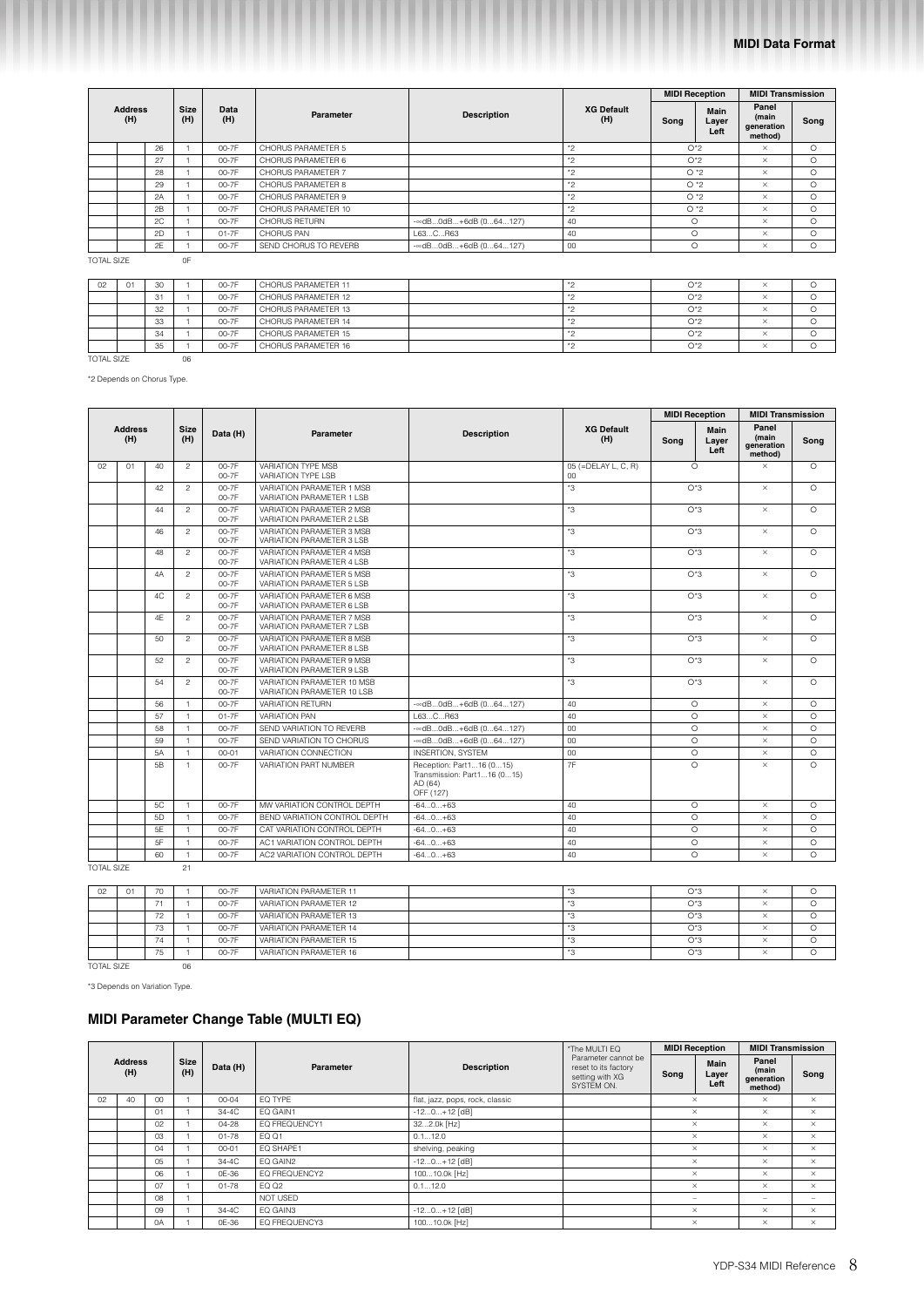|                       |    |                    |           |               |                    | *The MULTI EQ                                                                | <b>MIDI Reception</b>    |                       | <b>MIDI Transmission</b>                |                          |          |          |
|-----------------------|----|--------------------|-----------|---------------|--------------------|------------------------------------------------------------------------------|--------------------------|-----------------------|-----------------------------------------|--------------------------|----------|----------|
| <b>Address</b><br>(H) |    | <b>Size</b><br>(H) | Data (H)  | Parameter     | <b>Description</b> | Parameter cannot be<br>reset to its factory<br>setting with XG<br>SYSTEM ON. | Song                     | Main<br>Layer<br>Left | Panel<br>(main<br>generation<br>method) | Song                     |          |          |
|                       | 0B |                    | $01 - 78$ | EQ Q3         | 0.112.0            |                                                                              | $\times$                 |                       | $\times$                                | $\times$                 |          |          |
|                       | 0C |                    |           | NOT USED      |                    |                                                                              | -                        |                       | $\sim$                                  | $\overline{\phantom{a}}$ |          |          |
|                       | 0D |                    | 34-4C     | EQ GAIN4      | $-120+12$ [dB]     |                                                                              | $\times$                 |                       |                                         |                          | $\times$ | $\times$ |
|                       | 0E |                    | 0E-36     | EQ FREQUENCY4 | 10010.0k [Hz]      |                                                                              | $\times$                 |                       | $\times$                                | $\times$                 |          |          |
|                       | 0F |                    | $01 - 78$ | <b>EQ 04</b>  | 0.112.0            |                                                                              | $\times$                 |                       | $\times$                                | $\times$                 |          |          |
|                       | 10 |                    |           | NOT USED      |                    |                                                                              | $\overline{\phantom{m}}$ |                       | $\sim$                                  | $\overline{\phantom{0}}$ |          |          |
|                       | 11 |                    | 34-4C     | EQ GAIN5      | $-120+12$ [dB]     |                                                                              |                          | $\times$              | $\times$                                | $\times$                 |          |          |
|                       | 12 |                    | $1C-3A$   | EQ FREQUENCY5 | 0.5k16.0k [Hz]     |                                                                              |                          | $\times$              | $\times$                                | $\times$                 |          |          |
|                       | 13 |                    | $01 - 78$ | EQ Q5         | 0.112.0            |                                                                              |                          | $\times$              | $\times$                                | $\times$                 |          |          |
|                       | 14 |                    | $00 - 01$ | EQ SHAPE5     | shelving, peaking  |                                                                              |                          | $\times$              | $\times$                                | $\times$                 |          |          |
| <b>TOTAL SIZE</b>     |    | 15                 |           |               |                    |                                                                              |                          |                       |                                         |                          |          |          |

## **MIDI Parameter Change Table (EFFECT2)**

|                   |                       |                |                    |                |                                                                      |                                                                                 | *The EFFECT 2                                                                | <b>MIDI Reception</b> |                       | <b>MIDI Transmission</b>                |          |                    |         |                     |         |
|-------------------|-----------------------|----------------|--------------------|----------------|----------------------------------------------------------------------|---------------------------------------------------------------------------------|------------------------------------------------------------------------------|-----------------------|-----------------------|-----------------------------------------|----------|--------------------|---------|---------------------|---------|
|                   | <b>Address</b><br>(H) |                | <b>Size</b><br>(H) | Data<br>(H)    | Parameter                                                            | <b>Description</b>                                                              | Parameter cannot be<br>reset to its factory<br>setting with XG<br>SYSTEM ON. | Sona                  | Main<br>Layer<br>Left | Panel<br>(main<br>generation<br>method) | Song     |                    |         |                     |         |
| 03                | n.                    | 00             | $\overline{c}$     | 00-7F<br>00-7F | <b>INSERTION EFFECT TYPE MSB</b><br><b>INSERTION EFFECT TYPE LSB</b> |                                                                                 |                                                                              | $\circ$               |                       | $\circ$<br>(Voice)                      | $\circ$  |                    |         |                     |         |
|                   |                       | 02             | $\mathbf{1}$       | $00 - 7F$      | INSERTION FFFFCT PARAMETER 1                                         |                                                                                 |                                                                              | $O^*4$                |                       | $\circ$<br>(Voice)                      | $\Omega$ |                    |         |                     |         |
|                   |                       | 03             | $\mathbf{1}$       | 00-7F          | INSERTION EFFECT PARAMETER 2                                         |                                                                                 |                                                                              | $O^*4$                |                       | $\circ$<br>(Voice)                      | $\circ$  |                    |         |                     |         |
|                   |                       | 04             | $\mathbf{1}$       | 00-7F          | INSERTION EFFECT PARAMETER 3                                         |                                                                                 |                                                                              | $O^*4$                |                       | $\circ$<br>(Voice)                      | $\circ$  |                    |         |                     |         |
|                   |                       | $0.5\,$        | $\mathbf{1}$       | $00 - 7F$      | INSERTION EFFECT PARAMETER 4                                         |                                                                                 |                                                                              | $O^*4$                |                       | $\circ$<br>(Voice)                      | $\circ$  |                    |         |                     |         |
|                   |                       | 06             | $\mathbf{1}$       | 00-7F          | INSERTION EFFECT PARAMETER 5                                         |                                                                                 |                                                                              | $O^*4$                |                       |                                         |          |                    |         | $\Omega$<br>(Voice) | $\circ$ |
|                   |                       | 07             | $\mathbf{1}$       | 00-7F          | INSERTION EFFECT PARAMETER 6                                         |                                                                                 |                                                                              | $O^*4$                |                       |                                         |          | $\circ$<br>(Voice) | $\circ$ |                     |         |
|                   |                       | O8             | $\mathbf{1}$       | $00 - 7F$      | INSERTION EFFECT PARAMETER 7                                         |                                                                                 |                                                                              | $O^*4$                |                       | $\circ$<br>(Voice)                      | $\circ$  |                    |         |                     |         |
|                   |                       | 09             | $\mathbf{1}$       | 00-7F          | <b>INSERTION EFFECT PARAMETER 8</b>                                  |                                                                                 |                                                                              | $O^*4$                |                       | $\circ$<br>(Voice)                      | $\circ$  |                    |         |                     |         |
|                   |                       | $\Omega$       | $\mathbf{1}$       | 00-7F          | INSERTION EFFECT PARAMETER 9                                         |                                                                                 |                                                                              | $O^*4$                |                       | $\circ$<br>(Voice)                      | $\Omega$ |                    |         |                     |         |
|                   |                       | 0B             | $\mathbf{1}$       | 00-7F          | INSERTION EFFECT PARAMETER 10                                        |                                                                                 |                                                                              | $O^*4$                |                       | $\Omega$<br>(Voice)                     | $\circ$  |                    |         |                     |         |
|                   |                       | OC             | $\mathbf{1}$       | 00-7F          | INSERTION EFFECT PART NUMBER                                         | Reception: Part116 (015)<br>Transmission: Part116 (015)<br>AD (64)<br>OFF (127) |                                                                              | $\Omega$              |                       | $\Omega$<br>(Voice)                     | $\Omega$ |                    |         |                     |         |
|                   |                       | 0 <sub>D</sub> | $\overline{1}$     | 00-7F          | MW INSERTION CONTROL DEPTH                                           | $-640+63$                                                                       |                                                                              | $\Omega$              |                       | $\times$                                | $\Omega$ |                    |         |                     |         |
|                   |                       | 0E             | $\mathbf{1}$       | 00-7F          | BEND INSERTION CONTROL DEPTH                                         | $-640+63$                                                                       |                                                                              | $\circ$               |                       | $\times$                                | $\circ$  |                    |         |                     |         |
|                   |                       | 0F             | $\mathbf{1}$       | 00-7F          | CAT INSERTION CONTROL DEPTH                                          | $-640+63$                                                                       |                                                                              | O                     |                       | $\times$                                | $\circ$  |                    |         |                     |         |
|                   |                       | 10             | $\mathbf{1}$       | 00-7F          | AC1 INSERTION CONTROL DEPTH                                          | $-640+63$                                                                       |                                                                              | $\circ$               |                       | $\Omega$<br>(Voice)                     | $\circ$  |                    |         |                     |         |
|                   |                       | 11             | H,                 | $00 - 7F$      | AC2 INSERTION CONTROL DEPTH                                          | $-640+63$                                                                       |                                                                              | $\circ$               |                       | $\times$                                | $\Omega$ |                    |         |                     |         |
| <b>TOTAL SIZE</b> |                       |                | 12                 |                |                                                                      |                                                                                 |                                                                              |                       |                       |                                         |          |                    |         |                     |         |

|  | 20 | 00-7F | INSERTION EFFECT PARAMETER 11 |  | $O^*4$ |         |          |
|--|----|-------|-------------------------------|--|--------|---------|----------|
|  |    |       |                               |  |        | (Voice) |          |
|  | 21 | 00-7F | INSERTION EFFECT PARAMETER 12 |  | $O^*4$ | ∩       | $\circ$  |
|  |    |       |                               |  |        | (Voice) |          |
|  | 22 | 00-7F | INSERTION EFFECT PARAMETER 13 |  | $O^*4$ |         | $\Omega$ |
|  |    |       |                               |  |        | (Voice) |          |
|  | 23 | 00-7F | INSERTION EFFECT PARAMETER 14 |  | $O^*4$ | Ω       | $\circ$  |
|  |    |       |                               |  |        | (Voice) |          |
|  | 24 | 00-7F | INSERTION EFFECT PARAMETER 15 |  | $O^*4$ |         | $\circ$  |
|  |    |       |                               |  |        | (Voice) |          |
|  | 25 | 00-7F | INSERTION EFFECT PARAMETER 16 |  | $O^*4$ | Ω       | $\Omega$ |
|  |    |       |                               |  |        | (Voice) |          |

TOTAL SIZE 6

|  | 30 | $\overline{c}$ | 00-7F<br>00-7F     | INSERTION EFFECT PARAMETER 1 MSB<br>INSERTION EFFECT PARAMETER 1 LSB   |  | $O^*4$ | $\times$           | $\Omega$ |
|--|----|----------------|--------------------|------------------------------------------------------------------------|--|--------|--------------------|----------|
|  | 32 | $\mathfrak{D}$ | $00 - 7F$<br>00-7F | INSERTION EFFECT PARAMETER 2 MSB<br>INSERTION EFFECT PARAMETER 2 LSB   |  | $O^*4$ | $\times$           | $\Omega$ |
|  | 34 | $\mathfrak{D}$ | 00-7F<br>00-7F     | INSERTION EFFECT PARAMETER 3 MSB<br>INSERTION EFFECT PARAMETER 3 LSB   |  | $O^*4$ | $\times$           | $\Omega$ |
|  | 36 | $\overline{c}$ | 00-7F<br>00-7F     | INSERTION FEFECT PARAMETER 4 MSB<br>INSERTION EFFECT PARAMETER 4 LSB   |  | $O^*4$ | $\times$           | $\Omega$ |
|  | 38 | $\mathfrak{D}$ | 00-7F<br>00-7F     | INSERTION EFFECT PARAMETER 5 MSB<br>INSERTION EFFECT PARAMETER 5 LSB   |  | $O^*4$ | $\times$           | $\circ$  |
|  | 3A | $\mathfrak{D}$ | 00-7F<br>00-7F     | INSERTION EFFECT PARAMETER 6 MSB<br>INSERTION EFFECT PARAMETER 6 LSB   |  | $O^*4$ | $\times$           | $\Omega$ |
|  | 3C | $\mathfrak{p}$ | $00 - 7F$<br>00-7F | INSERTION EFFECT PARAMETER 7 MSB<br>INSERTION EFFECT PARAMETER 7 LSB   |  | $O^*4$ | $\times$           | $\Omega$ |
|  | 3F | $\mathfrak{D}$ | 00-7F<br>00-7F     | INSERTION EFFECT PARAMETER 8 MSB<br>INSERTION EFFECT PARAMETER 8 LSB   |  | $O^*4$ | $\times$           | $\Omega$ |
|  | 40 | $\mathcal{P}$  | 00-7F<br>$00 - 7F$ | INSERTION EFFECT PARAMETER 9 MSB<br>INSERTION EFFECT PARAMETER 9 LSB   |  | $O^*4$ | $\times$           | $\circ$  |
|  | 42 | $\mathcal{P}$  | 00-7F<br>00-7F     | INSERTION EFFECT PARAMETER 10 MSB<br>INSERTION EFFECT PARAMETER 10 LSB |  | $O^*4$ | $\circ$<br>(Voice) | $\circ$  |

TOTAL SIZE 14

\*4 Depends on Insertion Type.

The second byte of the address is considered as an Insertion effect number. n : insertion effect number

The Insertion Effect No. range is from 0 to 1. Values outside the range are handled as unknown and ignored.<br>For effect types that do not require MSB, the Parameters for Address 02-0B will be received and the Parameters for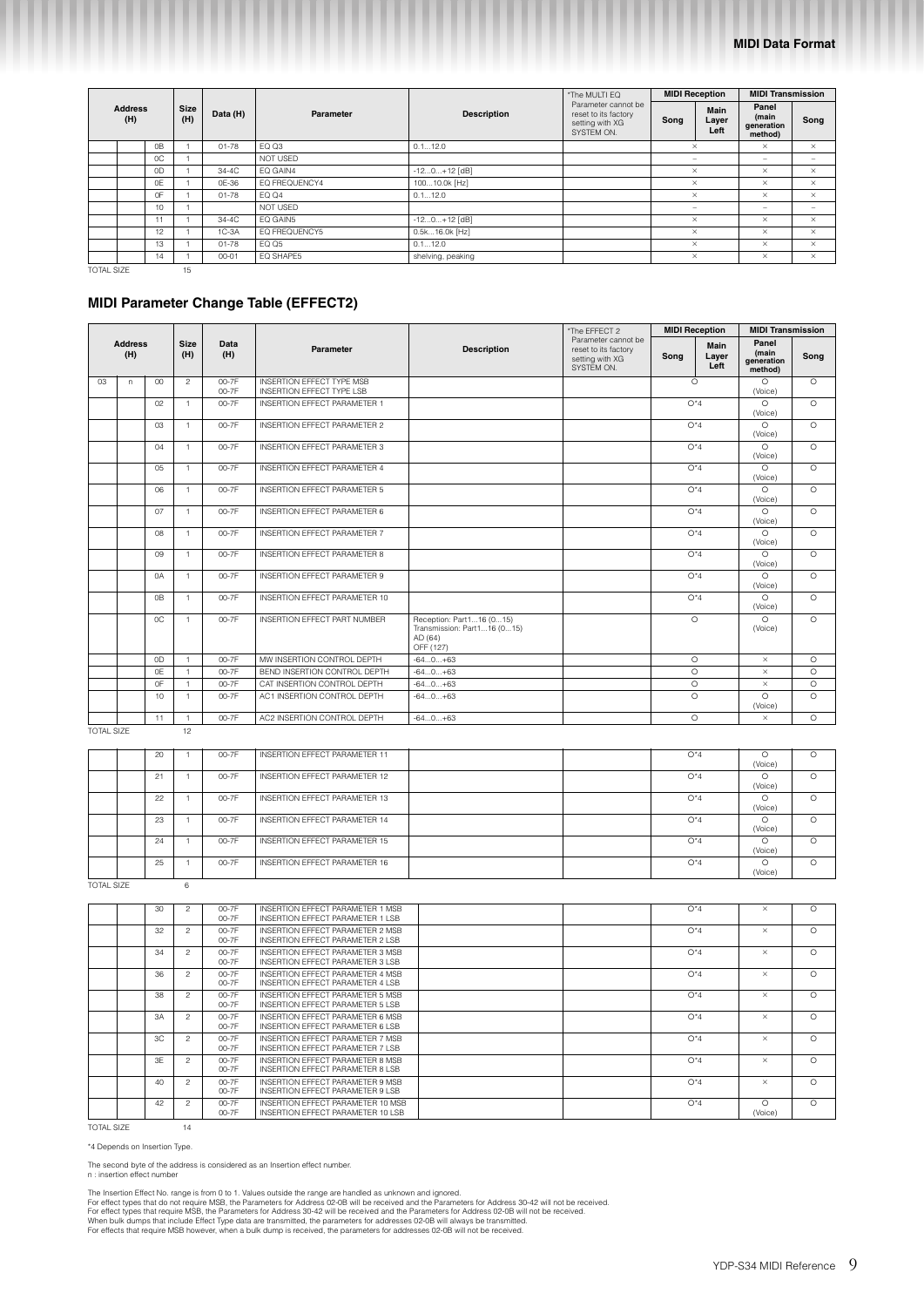## **MIDI Parameter Change Table (MULTI PART)**

|                   |                       |          |                               |                        |                                                    |                                                                                          |                               | <b>MIDI Reception</b> |                       | <b>MIDI Transmission</b>                |                     |
|-------------------|-----------------------|----------|-------------------------------|------------------------|----------------------------------------------------|------------------------------------------------------------------------------------------|-------------------------------|-----------------------|-----------------------|-----------------------------------------|---------------------|
|                   | <b>Address</b><br>(H) |          | Size<br>(H)                   | Data<br>(H)            | Parameter                                          | <b>Description</b>                                                                       | <b>XG Default</b><br>(H)      | Song                  | Main<br>Layer<br>Left | Panel<br>(main<br>generation<br>method) | Song                |
| 08                | nn                    | 00<br>01 | $\mathbf{1}$<br>$\mathbf{1}$  | $00 - 20$<br>00-7F     | NOT USED<br><b>BANK SELECT MSB</b>                 | 0127                                                                                     | part 10=7F,<br>other parts=00 | $\times$<br>$\circ$   | $\times$<br>$\times$  | $\times$<br>$\times$                    | $\times$<br>$\circ$ |
|                   |                       | 02       | 1                             | 00-7F                  | <b>BANK SELECT LSB</b>                             | 0127                                                                                     | $00\,$                        | O                     | $\times$              | $\times$                                | O                   |
|                   |                       | 03       | $\mathbb{1}$                  | 00-7F                  | PROGRAM NUMBER                                     | 1128                                                                                     | 00                            | $\circ$               | $\times$              | $\times$                                | $\circ$             |
|                   |                       | 04       | $\overline{1}$                | 00-0F, 7F              | <b>Rcv CHANNEL</b>                                 | 116, OFF                                                                                 | Part No.                      | $\circ$               | $\times$              | $\times$                                | $\circ$             |
|                   |                       | 05       | $\mathbf{1}$                  | $00 - 01$              | MONO/POLY MODE                                     | MONO, POLY                                                                               | 01                            | $\circ$<br>$\circ$    | $\times$              | $\times$                                | $\circ$<br>$\circ$  |
|                   |                       | 06<br>07 | $\mathbf{1}$<br>$\mathbf{1}$  | $00 - 02$<br>$00 - 03$ | SAME NOTE NUMBER KEY ON ASSIGN<br>PART MODE        | SINGLE, MULTI, INST (for Drum)<br>NORMAL, DRUM, DRUMS12                                  | 01<br>part 10=02.             | O                     | $\times$<br>$\times$  | $\times$<br>$\circ$                     | O                   |
|                   |                       |          |                               |                        |                                                    |                                                                                          | other parts=00                |                       |                       | (Voice)                                 |                     |
|                   |                       | 08       | 1                             | 28-58                  | NOTE SHIFT                                         | -240+24 [semitones]                                                                      | 40                            | O                     | $\times$              | $\times$                                | O                   |
|                   |                       | 09       | $\overline{c}$                | 00-0F<br>00-0F         | <b>DETUNE</b>                                      | $-12.80+12.7$ [Hz]<br>1st bit3-0 $\rightarrow$ bit7-4<br>2nd bit3-0 $\rightarrow$ bit3-0 | 08 00                         | $\circ$               | $\times$              | $\times$                                | $\circ$             |
|                   |                       | 0B<br>0C | $\mathbf{1}$<br>$\mathbf{1}$  | 00-7F<br>00-7F         | <b>VOLUME</b><br>VELOCITY SENSE DEPTH              | 0127<br>0127                                                                             | 64<br>40                      | O<br>$\circ$          | $\times$<br>$\times$  | $\times$<br>$\circ$<br>(Voice)          | O<br>$\circ$        |
|                   |                       | 0D       | $\overline{1}$                | 00-7F                  | VELOCITY SENSE OFFSET                              | 0127                                                                                     | 40                            | O                     | $\times$              | $\circ$<br>(Voice)                      | $\circ$             |
|                   |                       | 0E       | $\mathbf{1}$                  | 00-7F                  | PAN                                                | RND, L63CR63                                                                             | 40                            | O                     | $\times$              | $\times$                                | O                   |
|                   |                       | 0F       | $\mathbb{1}$                  | 00-7F                  | NOTE LIMIT LOW                                     | $C-2GB$                                                                                  | 00                            | $\circ$<br>$\circ$    | $\times$              | $\times$<br>$\times$                    | $\circ$<br>$\circ$  |
|                   |                       | 10<br>11 | $\mathbf{1}$<br>$\mathbf{1}$  | 00-7F<br>00-7F         | NOTE LIMIT HIGH<br>DRY LEVEL                       | $C-2G8$<br>0127                                                                          | 7F<br>7F                      | $\circ$               | $\times$<br>$\times$  | $\times$                                | $\circ$             |
|                   |                       | 12       | $\mathbbm{1}$                 | 00-7F                  | CHORUS SEND                                        | 0127                                                                                     | 00                            | $\circ$               | $\times$              | $\times$                                | $\circ$             |
|                   |                       | 13       | $\mathbf{1}$                  | 00-7F                  | <b>REVERB SEND</b>                                 | 0127                                                                                     | 28                            | O                     | $\times$              | $\times$                                | O                   |
|                   |                       | 14       | $\mathbf{1}$                  | 00-7F                  | <b>VARIATION SEND</b>                              | 0127                                                                                     | 00                            | O                     | $\times$              | $\times$                                | O                   |
|                   |                       | 15       | $\mathbb{1}$                  | 00-7F                  | <b>VIBRATO RATE</b>                                | $-640+63$                                                                                | 40                            | $\circ$               | $\times$              | $\times$                                | $\circ$             |
|                   |                       | 16<br>17 | $\mathbf{1}$<br>$\mathbf{1}$  | 00-7F<br>00-7F         | VIBRATO DEPTH<br><b>VIBRATO DELAY</b>              | $-640+63$<br>$-640+63$                                                                   | 40<br>40                      | O<br>O                | $\times$<br>$\times$  | $\times$<br>$\times$                    | $\circ$<br>O        |
|                   |                       | 18       | $\mathbf{1}$                  | 00-7F                  | FILTER CUTOFF FREQUENCY                            | $-640+63$                                                                                | 40                            | $\circ$               | $\times$              | $\times$                                | $\circ$             |
|                   |                       | 19       | $\mathbb{1}$                  | 00-7F                  | FILTER RESONANCE                                   | $-640+63$                                                                                | 40                            | $\circ$               | $\times$              | $\times$                                | $\circ$             |
|                   |                       | 1A       | $\mathbb{1}$                  | 00-7F                  | EG ATTACK TIME                                     | $-640+63$                                                                                | 40                            | $\circ$               | $\times$              | $\times$                                | $\circ$             |
|                   |                       | 1B       | $\mathbf{1}$                  | 00-7F                  | EG DECAY TIME                                      | $-640+63$                                                                                | 40                            | O                     | $\times$              | $\times$                                | O                   |
|                   |                       | 1C       | 1                             | 00-7F                  | EG RELEASE TIME                                    | $-640+63$                                                                                | 40                            | $\circ$               | $\times$              | $\times$                                | $\circ$             |
|                   |                       | 1D<br>1E | $\mathbf{1}$                  | 28-58                  | MW PITCH CONTROL                                   | -240+24 [semitones]                                                                      | 40<br>40                      | $\circ$               | $\times$              | $\times$                                | $\circ$             |
|                   |                       | 1F       | $\mathbf{1}$<br>$\mathbf{1}$  | 00-7F<br>00-7F         | MW LOW PASS FILTER CONTROL<br>MW AMPLITUDE CONTROL | -96000+9450 [cent]<br>$-1000+100$ [%]                                                    | 40                            | O<br>$\circ$          | $\times$<br>$\times$  | $\times$<br>$\times$                    | O<br>$\circ$        |
|                   |                       | 20       | $\mathbf{1}$                  | 00-7F                  | MW LFO PMOD DEPTH                                  | 0127                                                                                     | 0A                            | $\circ$               | $\times$              | $\times$                                | $\circ$             |
|                   |                       | 21       | $\mathbf{1}$                  | 00-7F                  | MW LFO FMOD DEPTH                                  | 0127                                                                                     | 00                            | $\circ$               | $\times$              | $\times$                                | $\circ$             |
|                   |                       | 22       | $\mathbf{1}$                  | 00-7F                  | MW LFO AMOD DEPTH                                  | 0127                                                                                     | $00\,$                        | $\circ$               | $\times$              | $\times$                                | $\circ$             |
|                   |                       | 23       | $\mathbf{1}$                  | 28-58                  | BEND PITCH CONTROL                                 | -240+24 [semitones]                                                                      | 42                            | $\circ$               | $\times$              | $\times$                                | $\circ$             |
|                   |                       | 24<br>25 | $\mathbf{1}$<br>$\mathbb{1}$  | 00-7F<br>00-7F         | BEND LOW PASS FILTER CONTROL                       | -96000+9450 [cent]                                                                       | 40<br>40                      | $\circ$<br>$\circ$    | $\times$<br>$\times$  | $\times$<br>$\times$                    | $\circ$<br>$\circ$  |
|                   |                       | 26       | $\mathbf{1}$                  | 00-7F                  | BEND AMPLITUDE CONTROL<br>BEND LFO PMOD DEPTH      | $-1000+100$ [%]<br>0127                                                                  | $00\,$                        | O                     | $\times$              | $\times$                                | O                   |
|                   |                       | 27       | 1                             | 00-7F                  | BEND LFO FMOD DEPTH                                | 0127                                                                                     | 00                            | O                     | $\times$              | $\times$                                | O                   |
|                   |                       | 28       | $\mathbb{1}$                  | 00-7F                  | BEND LFO AMOD DEPTH                                | 0127                                                                                     | 00                            | O                     | $\times$              | $\times$                                | $\circ$             |
| <b>TOTAL SIZE</b> |                       |          | 29                            |                        |                                                    |                                                                                          |                               |                       |                       |                                         |                     |
|                   |                       | 30       | $\mathbf{1}$                  | $00 - 01$              | <b>Rcv PITCH BEND</b>                              | OFF, ON                                                                                  | 01                            | $\circ$               | $\times$              | $\times$                                | $\circ$             |
|                   |                       | 31<br>32 | $\mathbf{1}$<br>$\mathbf{1}$  | $00 - 01$<br>$00 - 01$ | Rcv CH AFTER TOUCH (CAT)<br>Rcv PROGRAM CHANGE     | OFF, ON<br>OFF, ON                                                                       | 01<br>01                      | O<br>O                | $\times$<br>$\times$  | $\times$<br>$\times$                    | $\circ$<br>O        |
|                   |                       | 33       | $\mathbb{1}$                  | $00 - 01$              | Rcv CONTROL CHANGE                                 | OFF, ON                                                                                  | 01                            | $\circ$               | $\times$              | $\times$                                | $\circ$             |
|                   |                       | 34       | $\mathbf{1}$                  | $00 - 01$              | Rcv POLY AFTER TOUCH (PAT)                         | OFF, ON                                                                                  | 01                            | O                     | $\times$              | $\times$                                | O                   |
|                   |                       | 35       | $\mathbb{1}$                  | $00 - 01$              | Rcv NOTE MESSAGE                                   | OFF, ON                                                                                  | 01                            | $\circ$               | $\times$              | $\times$                                | $\circ$             |
|                   |                       | 36       | $\mathbf{1}$                  | $00 - 01$              | <b>Rcv RPN</b>                                     | OFF, ON                                                                                  | 01                            | O                     | $\times$              | $\times$                                | $\circ$             |
|                   |                       | 37       | $\mathbf{1}$                  | $00 - 01$              | <b>Rcv NRPN</b>                                    | OFF, ON                                                                                  | XG mode=01,<br>GM mode=00     | $\circ$               | $\times$              | $\times$                                | $\circ$             |
|                   |                       | 38       | $\mathbf{1}$                  | $00 - 01$              | <b>Rcv MODULATION</b>                              | OFF, ON                                                                                  | 01                            | $\circ$               | $\times$              | $\times$                                | $\circ$             |
|                   |                       | 39       | $\mathbf{1}$                  | $00 - 01$              | Rcv VOLUME                                         | OFF, ON                                                                                  | 01                            | $\circ$               | $\times$              | $\times$                                | $\circ$             |
|                   |                       | 3A       | $\mathbf{1}$                  | $00 - 01$              | <b>Rcv PAN</b>                                     | OFF, ON                                                                                  | 01                            | $\circ$               | $\times$              | $\times$                                | $\circ$             |
|                   |                       | 3B       | $\mathbbm{1}$                 | $00 - 01$              | Rcv EXPRESSION                                     | OFF, ON                                                                                  | 01                            | $\circ$               | $\times$              | $\times$                                | $\circ$             |
|                   |                       | 3C       | $\mathbf{1}$                  | $00 - 01$              | Rcv HOLD1                                          | OFF, ON                                                                                  | O <sub>1</sub>                | $\circ$               | $\times$              | $\times$                                | $\circ$             |
|                   |                       | 3D<br>3E | $\mathbf{1}$<br>$\mathbf{1}$  | $00 - 01$<br>$00 - 01$ | Rcv PORTAMENTO<br>Rcv SOSTENUTO                    | OFF, ON                                                                                  | 01<br>01                      | $\circ$<br>$\circ$    | $\times$<br>$\times$  | $\times$<br>$\times$                    | $\circ$<br>$\circ$  |
|                   |                       | 3F       | $\mathbf{1}$                  | $00 - 01$              | Rcv SOFT PEDAL                                     | OFF, ON<br>OFF, ON                                                                       | 01                            | $\circ$               | $\times$              | $\times$                                | $\circ$             |
|                   |                       | 40       | $\mathbbm{1}$                 | $00 - 01$              | Rcv BANK SELECT                                    | OFF, ON                                                                                  | O <sub>1</sub>                | $\circ$               | $\times$              | $\times$                                | $\circ$             |
|                   |                       | 41       | $\mathbf{1}$                  | 00-7F                  | SCALE TUNING C                                     | -630+63 [cent]                                                                           | 40                            | $\circ$               | $\times$              | $\times$                                | $\circ$             |
|                   |                       | 42       | $\mathbf{1}$                  | 00-7F                  | SCALE TUNING C#                                    | $-630+63$ [cent]                                                                         | 40                            | O                     | $\times$              | $\times$                                | $\circ$             |
|                   |                       | 43       | $\mathbbm{1}$                 | 00-7F                  | SCALE TUNING D                                     | $-630+63$ [cent]                                                                         | 40                            | $\circ$               | $\times$              | $\times$                                | $\circ$             |
|                   |                       | 44       | $\mathbf{1}$                  | 00-7F                  | <b>SCALE TUNING D#</b>                             | $-630+63$ [cent]                                                                         | 40                            | O                     | $\times$              | $\times$                                | O                   |
|                   |                       | 45<br>46 | $\mathbf{1}$<br>$\mathbbm{1}$ | 00-7F<br>00-7F         | SCALE TUNING E<br>SCALE TUNING F                   | $-630+63$ [cent]                                                                         | 40<br>40                      | $\circ$<br>$\circ$    | $\times$<br>$\times$  | $\times$<br>$\times$                    | O<br>$\circ$        |
|                   |                       | 47       | $\mathbf{1}$                  | 00-7F                  | SCALE TUNING F#                                    | -630+63 [cent]<br>$-630+63$ [cent]                                                       | 40                            | $\circ$               | $\times$              | $\times$                                | $\circ$             |
|                   |                       | 48       | $\mathbf{1}$                  | 00-7F                  | SCALE TUNING G                                     | $-630+63$ [cent]                                                                         | 40                            | O                     | $\times$              | $\times$                                | O                   |
|                   |                       | 49       | 1                             | 00-7F                  | <b>SCALE TUNING G#</b>                             | -630+63 [cent]                                                                           | 40                            | $\circ$               | $\times$              | $\times$                                | $\circ$             |
|                   |                       | 4A       | $\mathbf{1}$                  | 00-7F                  | SCALE TUNING A                                     | $-630+63$ [cent]                                                                         | 40                            | $\circ$               | $\times$              | $\times$                                | $\circ$             |
|                   |                       | 4B       | $\mathbf{1}$                  | 00-7F                  | SCALE TUNING A#                                    | $-630+63$ [cent]                                                                         | 40                            | $\circ$               | $\times$              | $\times$                                | $\circ$             |
|                   |                       | 4C<br>4D | $\mathbf{1}$                  | 00-7F                  | <b>SCALE TUNING B</b><br>CAT PITCH CONTROL         | $-630+63$ [cent]                                                                         | 40<br>40                      | O<br>$\circ$          | $\times$              | $\times$                                | O                   |
|                   |                       | 4E       | $\mathbf{1}$<br>$\mathbf 1$   | 28-58<br>00-7F         | CAT LOW PASS FILTER CONTROL                        | -240+24 [semitones]<br>-96000+9450 [cent]                                                | 40                            | $\circ$               | $\times$<br>$\times$  | $\times$<br>$\times$                    | O<br>O              |
|                   |                       | 4F       | $\mathbf{1}$                  | 00-7F                  | CAT AMPLITUDE CONTROL                              | $-1000+100$ [%]                                                                          | 40                            | O                     | $\times$              | $\times$                                | $\circ$             |
|                   |                       | 50       | $\mathbf{1}$                  | 00-7F                  | CAT LFO PMOD DEPTH                                 | 0127                                                                                     | 00                            | $\circ$               | $\times$              | $\times$                                | $\circ$             |
|                   |                       | 51       | $\mathbf{1}$                  | 00-7F                  | CAT LFO FMOD DEPTH                                 | 0127                                                                                     | $_{00}$                       | $\circ$               | $\times$              | $\times$                                | $\circ$             |
|                   |                       | 52       | $\mathbf{1}$                  | 00-7F                  | CAT LFO AMOD DEPTH                                 | 0127                                                                                     | 00                            | O                     | $\times$              | ×                                       | O                   |
|                   |                       | 53       | $\mathbf{1}$                  | 28-58                  | PAT PITCH CONTROL                                  | -240+24 [semitones]                                                                      | 40                            | $\circ$               | $\times$              | $\times$                                | $\circ$             |
|                   |                       | 54       | $\mathbf{1}$                  | 00-7F                  | PAT LOW PASS FILTER CONTROL                        | -96000+9450 [cent]                                                                       | 40                            | $\circ$               | $\times$              | $\times$                                | $\circ$             |
|                   |                       | 55<br>56 | $\mathbf{1}$<br>$\mathbf{1}$  | 00-7F<br>00-7F         | PAT AMPLITUDE CONTROL<br>PAT LFO PMOD DEPTH        | $-1000+100$ [%]<br>0127                                                                  | 40<br>$_{00}$                 | $\circ$<br>$\circ$    | $\times$<br>$\times$  | $\times$<br>$\times$                    | $\circ$<br>$\circ$  |
|                   |                       | 57       | 1                             | 00-7F                  | PAT LFO FMOD DEPTH                                 | 0127                                                                                     | 00                            | O                     | $\times$              | $\times$                                | $\circ$             |
|                   |                       |          |                               |                        |                                                    |                                                                                          |                               |                       |                       |                                         |                     |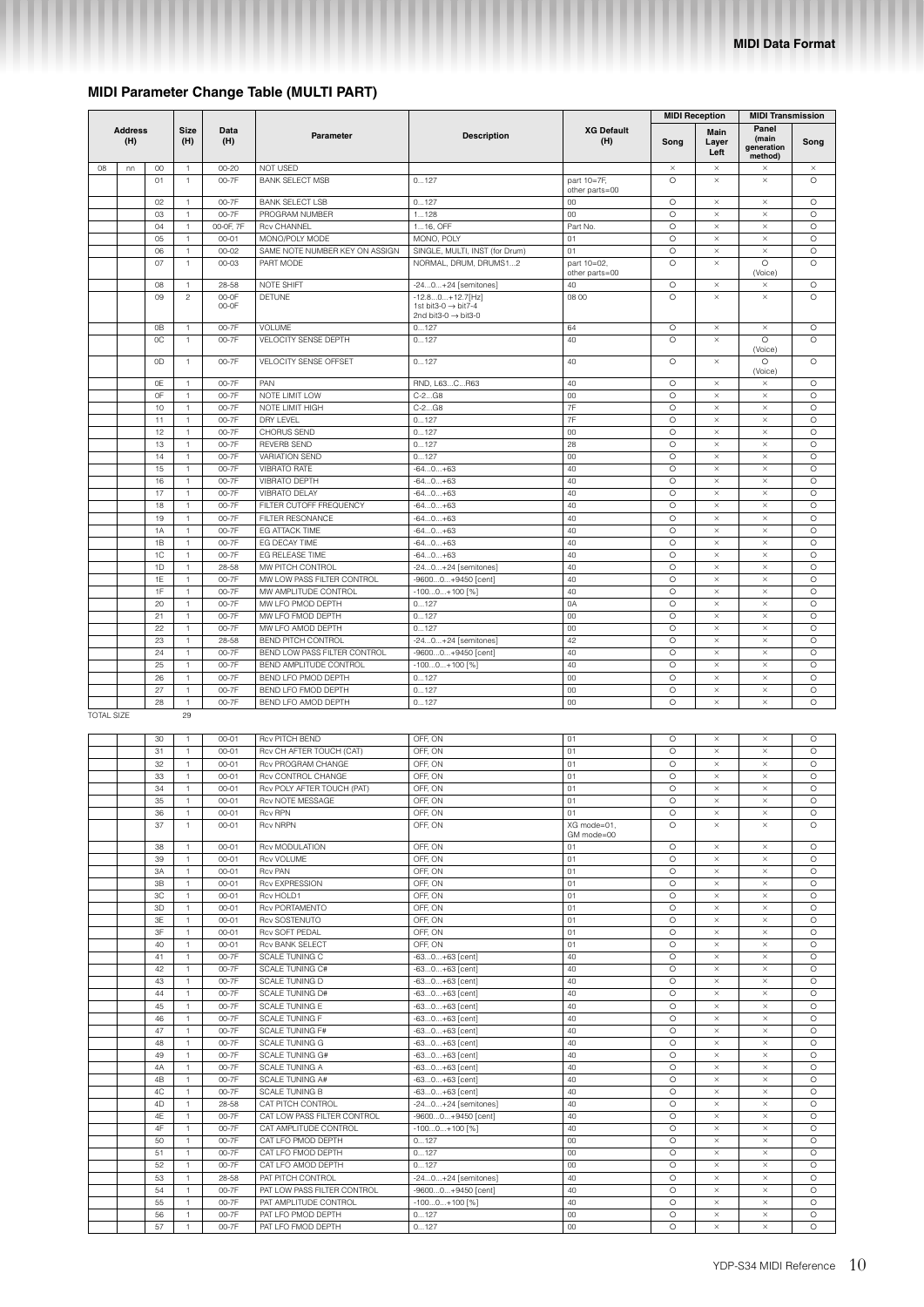|                   | 58 |                | 00-7F     | PAT LFO AMOD DEPTH          | 0127                  | $00\,$ | $\circ$ | $\times$ | $\times$            | $\circ$ |
|-------------------|----|----------------|-----------|-----------------------------|-----------------------|--------|---------|----------|---------------------|---------|
|                   | 59 |                | 00-5F     | AC1 CONTROLLER NUMBER       | 095                   | 10     | $\circ$ | $\times$ | $\Omega$<br>(Voice) | $\circ$ |
|                   | 5A | $\mathbf{1}$   | 28-58     | AC1 PITCH CONTROL           | $-240+24$ [semitones] | 40     | $\circ$ | $\times$ | $\times$            | $\circ$ |
|                   | 5B | $\mathbf{1}$   | $00 - 7F$ | AC1 LOW PASS FILTER CONTROL | -96000+9450 [cent]    | 40     | $\circ$ | $\times$ | $\times$            | O       |
|                   | 5C | $\mathbf{1}$   | $00 - 7F$ | AC1 AMPLITUDE CONTROL       | $-1000+100$ [%]       | 40     | $\circ$ | $\times$ | $\times$            | O       |
|                   | 5D | $\mathbf{1}$   | 00-7F     | AC1 LFO PMOD DEPTH          | 0127                  | $00\,$ | $\circ$ | $\times$ | $\times$            | O       |
|                   | 5E | $\mathbf{1}$   | 00-7F     | AC1 LFO FMOD DEPTH          | 0127                  | 00     | $\circ$ | $\times$ | $\times$            | $\circ$ |
|                   | 5F | $\mathbf{1}$   | $00 - 7F$ | AC1 LFO AMOD DEPTH          | 0127                  | 00     | $\circ$ | $\times$ | $\times$            | $\circ$ |
|                   | 60 | $\mathbf{1}$   | 00-5F     | AC2 CONTROLLER NUMBER       | 095                   | 11     | $\circ$ | $\times$ | $\times$            | $\circ$ |
|                   | 61 | $\mathfrak{D}$ | 28-58     | AC2 PITCH CONTROL           | $-240+24$ [semitones] | 40     | $\circ$ | $\times$ | $\times$            | $\circ$ |
|                   | 62 |                | 00-7F     | AC2 LOW PASS FILTER CONTROL | -96000+9450 [cent]    | 40     | $\circ$ | $\times$ | $\times$            | $\circ$ |
|                   | 63 | 1.             | $00 - 7F$ | AC2 AMPLITUDE CONTROL       | $-1000+100$ [%]       | 40     | $\circ$ | $\times$ | $\times$            | $\circ$ |
|                   | 64 | 1.             | 00-7F     | AC2 LFO PMOD DEPTH          | 0127                  | 00     | $\circ$ | $\times$ | $\times$            | O       |
|                   | 65 | $\mathbf{1}$   | $00 - 7F$ | AC2 LFO FMOD DEPTH          | 0127                  | 00     | $\circ$ | $\times$ | $\times$            | $\circ$ |
|                   | 66 | $\mathbf{1}$   | 00-7F     | AC2 LFO AMOD DEPTH          | 0127                  | 00     | $\circ$ | $\times$ | $\times$            | $\circ$ |
|                   | 67 |                | $00 - 01$ | PORTAMENTO SWITCH           | OFF, ON               | 00     | $\circ$ | $\times$ | $\times$            | $\circ$ |
|                   | 68 | $\mathbf{1}$   | 00-7F     | PORTAMENTO TIME             | 0127                  | 00     | $\circ$ | $\times$ | $\times$            | $\circ$ |
|                   | 69 |                | 00-7F     | PITCH EG INITIAL LEVEL      | $-640+63$             | 40     | $\circ$ | $\times$ | $\times$            | $\circ$ |
|                   | 6A | 1.             | 00-7F     | PITCH EG ATTACK TIME        | $-640+63$             | 40     | $\circ$ | $\times$ | $\times$            | $\circ$ |
|                   | 6B |                | 00-7F     | PITCH EG RELEASE LEVEL      | $-640+63$             | 40     | $\circ$ | $\times$ | $\times$            | $\circ$ |
|                   | 6C |                | 00-7F     | PITCH EG RELEASE TIME       | $-640+63$             | 40     | $\circ$ | $\times$ | $\times$            | $\circ$ |
|                   | 6D |                | $01-7F$   | <b>VELOCITY LIMIT LOW</b>   | 1127                  | 01     | $\circ$ | $\times$ | $\times$            | $\circ$ |
|                   | 6F |                | $01-7F$   | <b>VELOCITY LIMIT HIGH</b>  | 1127                  | 7F     | $\circ$ | $\times$ | $\times$            | $\circ$ |
| <b>TOTAL SIZE</b> |    | 3F             |           |                             |                       |        |         |          |                     |         |

| TOTAL SIZE |  |  |
|------------|--|--|

|                   | 70 |    |       | NOT USED       |              | $\qquad \qquad -$ | $\overline{\phantom{a}}$ | -                        | $\overline{\phantom{a}}$ | $\overline{\phantom{a}}$ |
|-------------------|----|----|-------|----------------|--------------|-------------------|--------------------------|--------------------------|--------------------------|--------------------------|
|                   |    |    |       | NOT USED       |              | $-$               | $-$                      | $\overline{\phantom{a}}$ | $\overline{\phantom{a}}$ | $\overline{\phantom{a}}$ |
|                   | 72 |    | 00-7F | EQ BASS GAIN   | $-12dB+12dB$ | 40                |                          |                          | <b>A A</b>               |                          |
|                   | 73 |    | 00-7F | EQ TREBLE GAIN | $-12dB+12dB$ | 40                |                          |                          |                          |                          |
| <b>TOTAL SIZE</b> |    | 04 |       |                |              |                   |                          |                          |                          |                          |

| 74 |           | NOT USED            |               |                          | $\overline{\phantom{a}}$ | -                        | $\overline{\phantom{a}}$ | $\overline{\phantom{a}}$ |
|----|-----------|---------------------|---------------|--------------------------|--------------------------|--------------------------|--------------------------|--------------------------|
| 75 |           | NOT USED            |               | -                        | $\overline{\phantom{a}}$ | -                        | $\overline{\phantom{a}}$ | $\overline{\phantom{a}}$ |
| 76 | $04 - 28$ | EQ BASS FREQUENCY   | 322.0k [Hz]   | OC                       | $\circ$                  | $\times$                 | $\times$                 | $\Omega$                 |
| 77 | $1C-3A$   | EQ TREBLE FREQUENCY | 50016.0k [Hz] | 36                       | $\circ$                  | $\times$                 | $\times$                 | $\circ$                  |
| 78 |           | NOT USED            |               | -                        | $\overline{\phantom{a}}$ | -                        | $\overline{\phantom{a}}$ | $\overline{\phantom{a}}$ |
| 79 |           | NOT USED            |               | $\overline{\phantom{a}}$ | $\overline{\phantom{a}}$ | $\overline{\phantom{a}}$ | $\overline{\phantom{a}}$ | $\overline{\phantom{a}}$ |
| 7A |           | NOT USED            |               | -                        | $\overline{\phantom{a}}$ | -                        | $\overline{\phantom{a}}$ | $\overline{\phantom{a}}$ |
| 7B |           | NOT USED            |               | $\overline{\phantom{a}}$ | $\overline{\phantom{a}}$ | $\overline{\phantom{a}}$ | $\overline{\phantom{a}}$ | $\overline{\phantom{a}}$ |
| 7C |           | NOT USED            |               | -                        | $\overline{\phantom{a}}$ | $\overline{\phantom{a}}$ | $\sim$                   | $\overline{\phantom{a}}$ |
| 7D |           | NOT USED            |               | $\sim$                   | $\overline{\phantom{a}}$ | $\overline{\phantom{a}}$ | $\overline{\phantom{a}}$ | $\overline{\phantom{a}}$ |
| 7E |           | NOT USED            |               | -                        | $\overline{\phantom{a}}$ | $\overline{\phantom{a}}$ | $\overline{\phantom{a}}$ | $\overline{\phantom{a}}$ |
| 7F |           | NOT USED            |               | $\overline{\phantom{a}}$ | $\overline{\phantom{a}}$ | -                        | $\overline{\phantom{a}}$ | $\overline{\phantom{a}}$ |
|    |           |                     |               |                          |                          |                          |                          |                          |

TOTAL SIZE 0C

| $\Omega$ A        | nn | 40           |    | 00-7F | MW OFFSET LEVEL CONTROL   | $-100 - 100$ [%] | 40 | $\times$ | $\times$ |  |
|-------------------|----|--------------|----|-------|---------------------------|------------------|----|----------|----------|--|
|                   |    | $\mathbf{4}$ |    | 00-7F | BEND OFFSET LEVEL CONTROL | $-100 - 100$ [%] | 40 | $\times$ | $\times$ |  |
|                   |    | 42           |    | 00-7F | CAT OFFSET LEVEL CONTROL  | $-100 - 100$ [%] | 40 | ×        | $\times$ |  |
|                   |    | 43           |    | 00-7F | PAT OFFSET LEVEL CONTROL  | $-100 - 100$ [%] | 40 | $\times$ | $\times$ |  |
|                   |    | 44           |    | 00-7F | AC1 OFFSET LEVEL CONTROL  | $-100 - 100$ [%] | 40 | $\times$ | $\times$ |  |
|                   |    | 45           |    | 00-7F | AC2 OFFSET LEVEL CONTROL  | $-100 - 100$ [%] | 40 | $\times$ | $\times$ |  |
| <b>TOTAL SIZE</b> |    |              | 06 |       |                           |                  |    |          |          |  |

nn = PART NUMBER

If there is a Drum Voice assigned to the part, the following parameters are ineffective.<br>• BANK SELECT LSB<br>• PORTAMENTO<br>• MONO/POLY<br>• SCALE TUNING<br>• POLY AFTER TOUCH<br>• PITCH EG

## **MIDI Parameter Change Table (DRUM SETUP)**

|    |                       |    |                    |             |                                  |                    |                          |         | <b>MIDI Reception</b> | <b>MIDI Transmission</b>                |         |
|----|-----------------------|----|--------------------|-------------|----------------------------------|--------------------|--------------------------|---------|-----------------------|-----------------------------------------|---------|
|    | <b>Address</b><br>(H) |    | <b>Size</b><br>(H) | Data<br>(H) | Parameter                        | <b>Description</b> | <b>XG Default</b><br>(H) | Song    | Main<br>Layer<br>Left | Panel<br>(main<br>generation<br>method) | Song    |
| 3n | <b>rr</b>             | 00 |                    | 00-7F       | PITCH COARSE                     | $-640+63$          | 40                       | $\circ$ | $\times$              | $\times$                                | $\circ$ |
|    |                       | 01 |                    | 00-7F       | PITCH FINE                       | $-640+63$ [cent]   | 40                       | $\circ$ | $\times$              | $\times$                                | $\circ$ |
|    |                       | 02 |                    | 00-7F       | LEVEL                            | 0127               | *5                       | $\circ$ | $\times$              | $\times$                                | $\circ$ |
|    |                       | 03 |                    | 00-7F       | ALTERNATE GROUP                  | OFF, 1127          | *5                       | $\circ$ | $\times$              | $\times$                                | $\circ$ |
|    |                       | 04 |                    | 00-7F       | PAN                              | RND, L63CR63       | *5                       | $\circ$ | $\times$              | $\times$                                | $\circ$ |
|    |                       | 05 |                    | 00-7F       | <b>REVERB SEND</b>               | 0127               | *5                       | $\circ$ | $\times$              | $\times$                                | $\circ$ |
|    |                       | 06 |                    | 00-7F       | CHORUS SEND                      | 0127               | *5                       | $\circ$ | $\times$              | $\times$                                | $\circ$ |
|    |                       | 07 |                    | 00-7F       | <b>VARIATION SEND</b>            | 0127               | 7F                       | $\circ$ | $\times$              | $\times$                                | $\circ$ |
|    |                       | 08 |                    | $00 - 01$   | <b>KEY ASSIGN</b>                | SINGLE, MULTI      | 00                       | $\circ$ | $\times$              | $\times$                                | $\circ$ |
|    |                       | 09 |                    | $00 - 01$   | Rcv NOTE OFF                     | OFF. ON            | *5                       | $\circ$ | $\times$              | $\times$                                | $\circ$ |
|    |                       | 0A |                    | $00 - 01$   | Rcv NOTE ON                      | OFF, ON            | 01                       | $\circ$ | $\times$              | $\times$                                | $\circ$ |
|    |                       | 0B |                    | 00-7F       | LOW PASS FILTER CUTOFF FREQUENCY | $-640+63$          | 40                       | $\circ$ | $\times$              | $\times$                                | $\circ$ |
|    |                       | 0C |                    | 00-7F       | LOW PASS FILTER RESONANCE        | $-640+63$          | 40                       | $\circ$ | $\times$              | $\times$                                | $\circ$ |
|    |                       | 0D |                    | 00-7F       | EG ATTACK RATE                   | $-640+63$          | 40                       | $\circ$ | $\times$              | $\times$                                | $\circ$ |
|    |                       | 0E |                    | 00-7F       | EG DECAY1 RATE                   | $-640+63$          | 40                       | $\circ$ | $\times$              | $\times$                                | $\circ$ |
|    |                       | 0F |                    | 00-7F       | EG DECAY2 RATE                   | $-640+63$          | 40                       | O       | $\times$              | $\times$                                | $\circ$ |

TOTAL SIZE 10

\*5 Depends on the note.

|  | 20                 | 00-7F     | EQ BASS GAIN        | $-12+12$ [dB] | 40             | ㅅ                               |                          | ⌒                        | $\times$                        |
|--|--------------------|-----------|---------------------|---------------|----------------|---------------------------------|--------------------------|--------------------------|---------------------------------|
|  | $\sim$<br><u>.</u> | 00-7F     | EQ TREBLE GAIN      | $-12+12$ [dB] | 40             | $\sim$<br>х                     |                          | ⌒                        | $\times$                        |
|  | 22                 |           | NOT USED            |               | $\equiv$       | $\hspace{0.1mm}-\hspace{0.1mm}$ | $\overline{\phantom{a}}$ | $\overline{\phantom{a}}$ | $\hspace{0.1mm}-\hspace{0.1mm}$ |
|  | 23                 |           | NOT USED            |               | -              | $\overline{\phantom{a}}$        | $\overline{\phantom{a}}$ | $\overline{\phantom{a}}$ | $\overline{\phantom{a}}$        |
|  | 24                 | $04 - 28$ | EQ BASS FREQUENCY   | 322.0k [Hz]   | <sub>0</sub> C | ㅅ                               |                          | ⌒                        | $\times$                        |
|  | 25                 | $1C-3A$   | EQ TREBLE FREQUENCY | 50016.0k [Hz] | 36             | ㅅ                               |                          |                          | $\times$                        |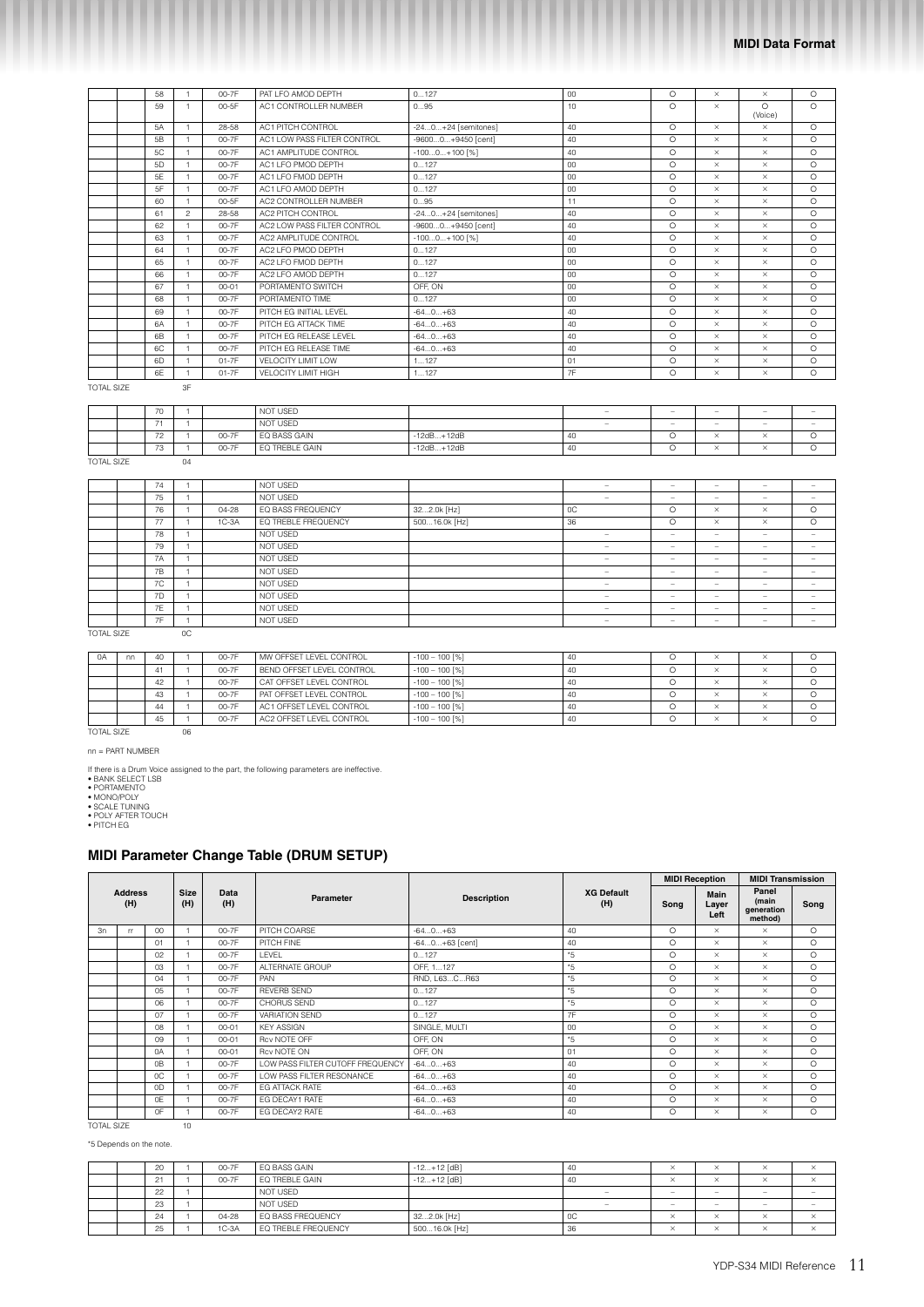|                   | 26 |    | NOT USED | -                        | $\overline{\phantom{a}}$ | - | -                        | $\overline{\phantom{a}}$ |
|-------------------|----|----|----------|--------------------------|--------------------------|---|--------------------------|--------------------------|
|                   | 27 |    | NOT USED | $\overline{\phantom{a}}$ | $\overline{\phantom{0}}$ | - | $\overline{\phantom{0}}$ | $\overline{\phantom{a}}$ |
|                   | 28 |    | NOT USED | $\overline{\phantom{a}}$ | $\overline{\phantom{a}}$ | - | $\overline{\phantom{a}}$ | $\overline{\phantom{a}}$ |
|                   | 29 |    | NOT USED | $\overline{\phantom{a}}$ | $-$                      | - | -                        | $\overline{\phantom{a}}$ |
|                   | 2A |    | NOT USED | -                        | $\overline{\phantom{a}}$ | - | $\overline{\phantom{a}}$ | $\overline{\phantom{a}}$ |
|                   | 2B |    | NOT USED | -                        | $\overline{\phantom{a}}$ | - | $\overline{\phantom{a}}$ | $\overline{\phantom{a}}$ |
|                   | 2C |    | NOT USED | -                        | $\overline{\phantom{a}}$ | - | $\overline{\phantom{a}}$ | $\overline{\phantom{a}}$ |
|                   | 2D |    | NOT USED | -                        | $\overline{\phantom{a}}$ | - | -                        | $\overline{\phantom{a}}$ |
| <b>TOTAL SIZE</b> |    | 0E |          |                          |                          |   |                          |                          |

n: Drum Setup Number (0-1) rr: note number (0D-5B)

In the following cases, the instrument will initialize all Drum Setups.<br>◆ XG SYSTEM ON received<br>● GM SYSTEM ON received<br>● GM LEVEL2 SYSTEM ON received

• GS RESET received • DRUM SETUP RESET received (only when in XG mode)

*NOTICE*

When a part to which a Drum Setup is assigned receives a program change, the assigned Drum Setup will be initialized.<br>If the same Drum Setup is assigned to two or more parts, changes in Drum Setup parameters (including pro

## **System Exclusive Messages (1)**

| Application Range   MIDI, Internal Sequencer |
|----------------------------------------------|

Not Received when Receive Parameter SysEx is set to off. Not transmitted when Transmit Parameter SysEx is set to off.

#### ■ System Exclusive Messages (Universal Non-Real Time Messages)

|                            |                                                                                                                                                                                                                                                                                                                                        |                               |          | <b>MIDI Reception</b> | <b>MIDI Transmission</b>                |             |
|----------------------------|----------------------------------------------------------------------------------------------------------------------------------------------------------------------------------------------------------------------------------------------------------------------------------------------------------------------------------------|-------------------------------|----------|-----------------------|-----------------------------------------|-------------|
| <b>MIDI Event</b>          | Data Format                                                                                                                                                                                                                                                                                                                            | <b>MIDI</b><br><b>Formats</b> | Song     | Main<br>Layer<br>Left | Panel<br>(main<br>generation<br>method) | Song        |
| GM1 System On              | FO 7E XN 09 01 F7<br>$FO = Exclusive status$<br>11110000<br>7E = Universal Non-Real Time<br>01111110<br>XN = When N is received N=0-F, whichever is received. X=ignored<br>0xxxnnnn<br>$09 = Sub-ID #1 = General MIDI Message$<br>00001001<br>$01 =$ Sub-ID #2 = General MIDI On<br>00000001<br>$F7 =$ End of Exclusive<br>11110111    | [GM1] [GM2]                   | $\Omega$ | $\times$              | $\times$                                | Λ<br>$(*1)$ |
| General MIDI System<br>Off | FO 7E XN 09 02 F7<br>$FO = Exclusive status$<br>11110000<br>7E = Universal Non-Real Time<br>01111110<br>$XN =$ When N is received N=0-F, whichever is received. X=ignored<br>0xxxnnnn<br>$09 = Sub-ID #1 = General MIDI Message$<br>00001001<br>$02 = Sub-ID #2 = General MIDI Off$<br>00000010<br>$F7 =$ End of Exclusive<br>11110111 | [GM1] [GM2]                   | $\circ$  | $\times$              | $\times$                                | Λ<br>$(*1)$ |

\*1 Changed to XG, and output.

# **System Exclusive Messages (2)**

**Application Range** MIDI, Internal Sequencer

Not Received when Receive Parameter SysEx is set to off. Not transmitted when Transmit Parameter SysEx is set to off.

## ■ System Exclusive Messages (XG)

|                     |                                                                                                                                                                                                                                                                                                                                                                                                                                                                                                                                                    | <b>MIDI Reception</b>                               |                       | <b>MIDI Transmission</b>                          |      |
|---------------------|----------------------------------------------------------------------------------------------------------------------------------------------------------------------------------------------------------------------------------------------------------------------------------------------------------------------------------------------------------------------------------------------------------------------------------------------------------------------------------------------------------------------------------------------------|-----------------------------------------------------|-----------------------|---------------------------------------------------|------|
| <b>MIDI Event</b>   | Data Format                                                                                                                                                                                                                                                                                                                                                                                                                                                                                                                                        | Song                                                | Main<br>Layer<br>Left | Panel<br>(main<br>generation<br>method)           | Song |
| XG Parameter Change | F0 43 1n 4C hh mm II dd  F7<br>$FO = Exclusive status$<br>11110000<br>$43 = YAMAHA ID$<br>01000011<br>1n = Device Number n=always 0 (when transmit), n=0-F (when receive)<br>$0001$ nnnn<br>$4C = Model ID$<br>01001100<br>hh = Address High<br>Ohhhhhh<br>$mm = Address Mid$<br>Ommmmmmm<br>$\ $ = Address Low<br>01111111<br>$dd = Data$<br>0ddddddd<br>$\cdots$<br>$F7 =$ End of Exclusive<br>11110111                                                                                                                                          | $\Omega$<br>*Refer to<br>Parameter Change<br>Table. | $\times$              | $\bigcap$<br>*Refer to Parameter Change<br>Table. |      |
| XG Bulk Dump        | F0 43 0n 4C aa bb hh mm II dd  dd cc F7<br>$FO = Exclusive status$<br>11110000<br>$43 = YAMAHA ID$<br>01000011<br>On = Device Number $n=$ always 0 (when transmit), $n=0$ -F (when receive)<br>0000nnnn<br>$4C = Model ID$<br>01001100<br>aa = Byte Count MSB<br><b>Oaaaaaaa</b><br>bb = Byte Count LSB<br>0bbbbbbb<br>$hh = Address High$<br>Ohhhhhh<br>mm= Address Mid<br>Ommmmmmm<br>$\ $ = Address Low<br>01111111<br>$dd = Data$<br>0ddddddd<br>$dd = Data$<br>0ddddddd<br>$cc =$ Checksum<br>0ccccccc<br>$F7 =$ End of Exclusive<br>11110111 | $\circ$<br>*Refer to<br>Parameter Change<br>Table.  | $\times$              | $\circ$<br>*Refer to Parameter Change<br>Table.   |      |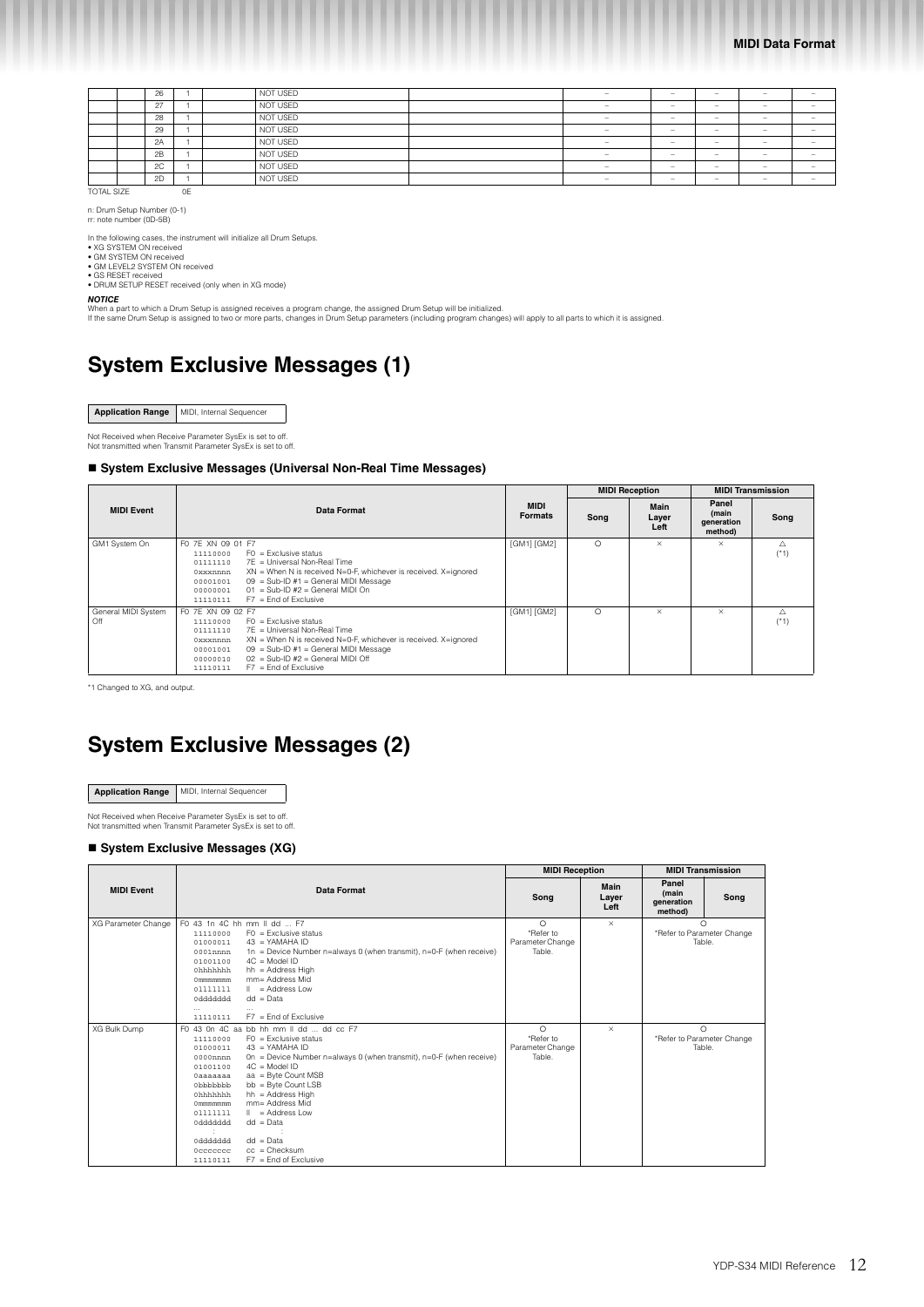|                                |                                                                                                                                                                                                                                                                                                                                                                          | <b>MIDI Reception</b>                                                                                                            |                       | <b>MIDI Transmission</b>                        |
|--------------------------------|--------------------------------------------------------------------------------------------------------------------------------------------------------------------------------------------------------------------------------------------------------------------------------------------------------------------------------------------------------------------------|----------------------------------------------------------------------------------------------------------------------------------|-----------------------|-------------------------------------------------|
| <b>MIDI Event</b>              | <b>Data Format</b>                                                                                                                                                                                                                                                                                                                                                       | Song                                                                                                                             | Main<br>Layer<br>Left | Panel<br>(main<br>Song<br>generation<br>method) |
| <b>XG Parameter</b><br>Request | F0 43 3n 4C hh mm II F7<br>$FO = Exclusive status$<br>11110000<br>$43 = YAMAHA ID$<br>01000011<br>$3n$ = Device Number n=always 0 (when transmit), n=0-F (when receive)<br>0011nnnn<br>$4C = Model ID$<br>01001100<br>$hh = Address High$<br>Ohhhhhhh<br>mm= Address Mid<br>Ommmmmmm<br>= Address Low<br>01111111<br>$\mathbb{I}$<br>$F7 =$ End of Exclusive<br>11110111 | $\circ$<br>*Refer to<br>Parameter Change<br>Table.<br>(However, the<br>request for<br>address<br>"0A nn 4v" will be<br>ignored.) | $\times$              | $\times$                                        |
| XG Dump Request                | F0 43 2n 4C hh mm II F7<br>$FO = Exclusive status$<br>11110000<br>$43 = YAMAHA ID$<br>01000011<br>$2n =$ Device Number n=always 0 (when transmit), n=0-F (when receive)<br>0010nnnn<br>$4C = Model ID$<br>01001100<br>$hh = Address High$<br>Ohhhhhhh<br>mm= Address Mid<br>Ommmmmmm<br>= Address Low<br>01111111<br>$\mathbf{H}$<br>$F7 =$ End of Exclusive<br>11110111 | $\circ$<br>*Refer to<br>Parameter Change<br>Table.<br>(However, the<br>request for<br>address<br>"0A nn 40" will be<br>ignored.) | $\times$              | $\times$                                        |

## **System Exclusive Messages (Others)**

|                    |                                                                                                 | <b>MIDI Reception</b><br>(effective or not for each part) |                       | (generated data)                        | <b>MIDI Transmission</b> |
|--------------------|-------------------------------------------------------------------------------------------------|-----------------------------------------------------------|-----------------------|-----------------------------------------|--------------------------|
| <b>MIDI Event</b>  | Data Format                                                                                     | Song                                                      | Main<br>Layer<br>Left | Panel<br>(main<br>generation<br>method) | Song                     |
| MIDI Master Tuning | F0 43 1n 27 30 00 00 0m 0l cc F7<br>$FO = Exclusive status$<br>11110000                         | $\Omega$                                                  |                       | $\times$                                | $\times$                 |
|                    | $43 = YAMAHA ID$<br>01000011                                                                    |                                                           |                       |                                         |                          |
|                    | 1n n= always 0 (when transmit), n=0-F (when receive)<br>$0001$ nnnn<br>$27 =$ Model ID of TG100 |                                                           |                       |                                         |                          |
|                    | 00100111<br>$30 =$ Address High<br>00110000                                                     |                                                           |                       |                                         |                          |
|                    | $00 =$ Address Mid<br>00000000                                                                  |                                                           |                       |                                         |                          |
|                    | $00 =$ Address Low<br>00000000                                                                  |                                                           |                       |                                         |                          |
|                    | $Om = Master$ Tune MSB<br>0000mmmm                                                              |                                                           |                       |                                         |                          |
|                    | $01$ = Master Tune LSB<br>00001111                                                              |                                                           |                       |                                         |                          |
|                    | $cc =$ don't care<br>0ccccccc                                                                   |                                                           |                       |                                         |                          |
|                    | $F7 =$ End of Exclusive<br>11110111                                                             |                                                           |                       |                                         |                          |

## **System Exclusive Messages (Preset Voice)**

|                           |                                                                                                                                                                                                                                                                                                                                                                                                                           | <b>MIDI Reception</b><br>(effective or not for each part) |                       | <b>MIDI Transmission</b><br>(generated data) |          |
|---------------------------|---------------------------------------------------------------------------------------------------------------------------------------------------------------------------------------------------------------------------------------------------------------------------------------------------------------------------------------------------------------------------------------------------------------------------|-----------------------------------------------------------|-----------------------|----------------------------------------------|----------|
| <b>MIDI Event</b>         | Data Format                                                                                                                                                                                                                                                                                                                                                                                                               | Song                                                      | Main<br>Layer<br>Left | Panel<br>(main<br>generation<br>method)      | Song     |
| String Resonance<br>Depth | F0 43 73 01 50 11 0n 02 dd F7<br>$FO = Exclusive status$<br>11110000<br>$43 = YAMAHA ID$<br>01000011<br>$01110011$ $73$ = Clavinova ID<br>01 = Model ID (Clavinova common ID)<br>00000001<br>$50 = Sub-ID$<br>01010000<br>$11 = Sub-ID$<br>00010001<br>$0n =$ Channel (00-0F)<br>0000nnnn<br>02 = Sub-ID (String Resonance Depth)<br>00000010<br>$dd = Depth (00-48)$<br>0ddddddd<br>$F7 =$ End of Exclusive<br>11110111  | $\times$                                                  | $\times$              | $\times$                                     | $\circ$  |
| Sustain Sample Depth      | F0 43 73 01 50 11 0n 03 dd F7<br>$FO = Exclusive status$<br>11110000<br>$43 = YAMAHA ID$<br>01000011<br>01110011 73 = Clavinova ID<br>01 = Model ID (Clavinova common ID)<br>00000001<br>$50 = Sub-ID$<br>01010000<br>$11 = Sub-ID$<br>00010001<br>$On = Channel (00-0F)$<br>0000nnnn<br>03 = Sub-ID (Sustain Sample Depth)<br>00000011<br>$dd = Depth (00-48)$<br>0ddddddd<br>$F7 =$ End of Exclusive<br>11110111        | $\times$                                                  | $\times$              | $\times$                                     | $\circ$  |
| Key Off Sampling<br>Depth | F0 43 73 01 50 11 0n 04 dd F7<br>$FO = Exclusive status$<br>11110000<br>$43 = YAMAHA ID$<br>01000011<br>$73$ = Clavinova ID<br>01110011<br>01 = Model ID (Clavinova common ID)<br>00000001<br>$50 = Sub-ID$<br>01010000<br>$11 = Sub-ID$<br>00010001<br>$0n =$ Channel (00-0F)<br>0000nnnn<br>04 = Sub-ID (Key Off Sampling Depth)<br>00000100<br>$dd = Depth (00-50)$<br>0ddddddd<br>$F7 =$ End of Exclusive<br>11110111 | $\circ$                                                   | $\times$              | $\times$                                     | $\circ$  |
| Soft Pedal Depth          | F0 43 73 01 50 11 0n 05 dd F7<br>$FO = Exclusive status$<br>11110000<br>$43 = YAMAHA ID$<br>01000011<br>73 = Clavinova ID<br>01110011<br>01 = Model ID (Clavinova common ID)<br>00000001<br>$50 = Sub-ID$<br>01010000<br>$11 = Sub-ID$<br>00010001<br>$0n =$ Channel (00-0F)<br>0000nnnn<br>05 = Sub-ID (Soft Pedal Depth)<br>00000101<br>0ddddddd<br>$dd = \text{Depth}(00-7F)$<br>$F7 =$ End of Exclusive<br>11110111   | $\circ$                                                   | $\times$              | $\times$                                     | $\Omega$ |

\* For each Depth value, the reset value is 40H = Voice parameter